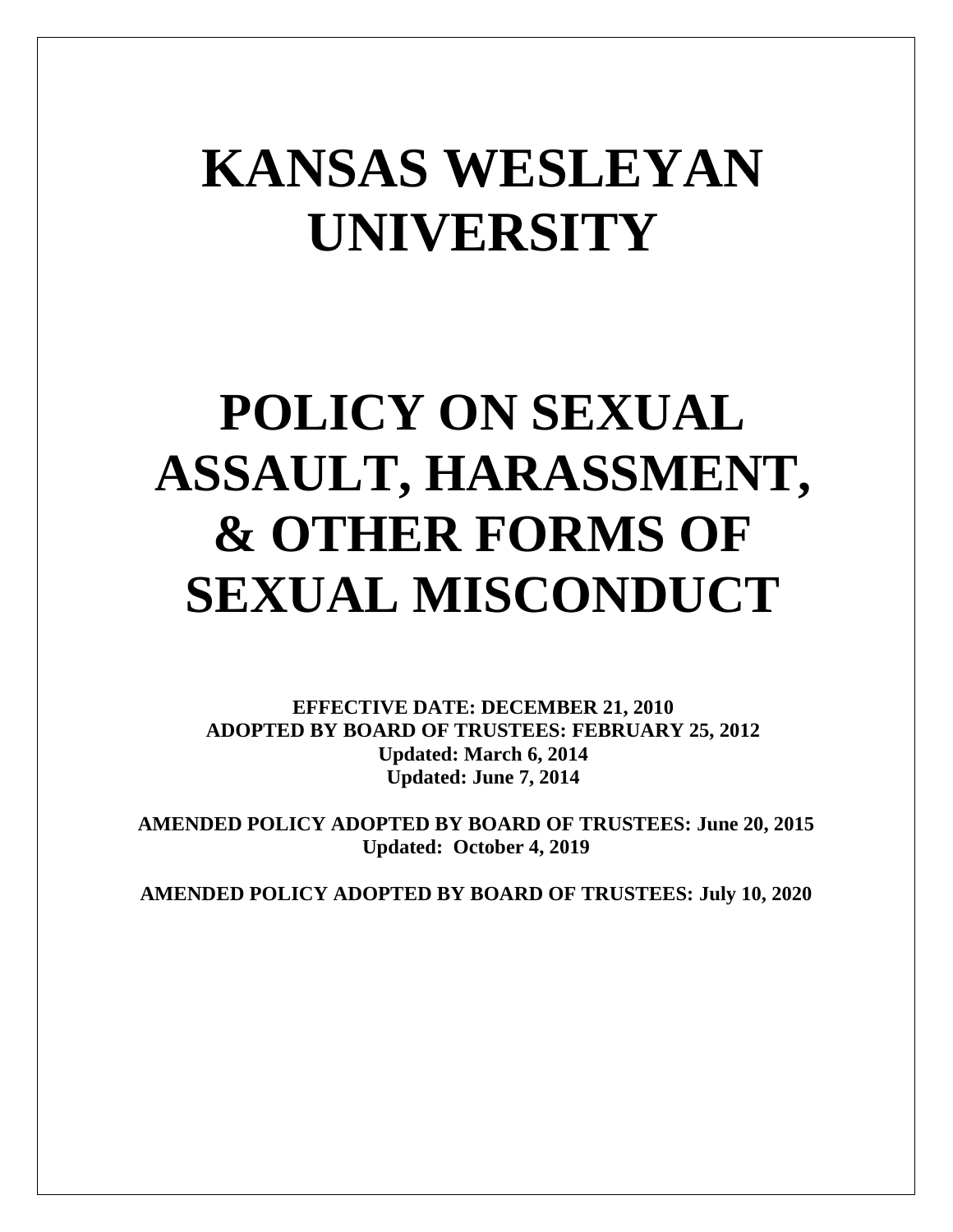The Kansas Wesleyan University ("KWU") Faculty Handbook, Employee Handbook, Student Handbook, Academic Catalog, and all other KWU policies, documents, and written materials addressing or covering sexual assault, misconduct and/or sexual harassment, are collectively referred to herein as the "Handbooks," and are hereby amended and modified to include the following Policy on Sexual Assault, Harassment, & Other Forms of Sexual Misconduct ("the Policy") in its entirety, which is to be construed as if its contents are contained within the Handbooks. In the event of any inconsistency in the Provisions of the Handbooks (as revised, amended or modified from time to time), and this Policy, the provisions of this Policy shall prevail and be interpreted as superseding those in the Handbooks.

#### **I. POLICY**

KWU does not discriminate on the basis of sex in the education programs or activities that it operates. The requirement not to discriminate extends to admission and employment. With respect to its employees, KWU prohibits inappropriate conduct that may be not be a violation of the law but which is still inappropriate for the workplace. KWU reserves the rights to investigate and discipline its employees for conduct that does not fall under the definitions of Title IX and Non-Title IX sexual misconduct, sexual harassment or sexual assault. Any investigation and/or discipline pursuant to this or any other KWU policy applicable to its employees should not be considered an acknowledgement that any laws were violated, but only that KWU considered the conduct inappropriate and in violation of its policies and standards, which prohibit inappropriate conduct more broadly than applicable law. Inquiries about the application of Title IX may be referred to KWU's Title IX Coordinator, to the Assistant Secretary of Education for Civil Rights or both.

Title IX and non-Title IX sexual misconduct, sexual harassment, and sexual assault are unacceptable and will not be tolerated at KANSAS WESLEYAN UNIVERSITY and in the KWU community. Accordingly, KWU urges an individual to make a formal report if that individual is the victim of sexual misconduct, sexual assault, or sexual harassment; has knowledge of another person's being the victim of sexual misconduct, sexual assault, or sexual harassment, or believes in good faith that he/she has witnessed a possible warning sign of sexual misconduct, sexual assault, or sexual harassment. Prohibited conduct under this Policy may include off-campus or offpremises conduct. A report of Title IX and non-Title IX sexual misconduct, sexual assault, or sexual harassment will be dealt with reasonably, timely and appropriately and in accordance with applicable law. Confidentiality will be maintained to the greatest extent possible. However, KWU may require some information to be shared in order to investigate anyone accused of sexual misconduct, sexual assault, or sexual harassment.

ALL MEMBERS OF THE KWU COMMUNITY, INCLUDING BUT NOT LIMITED TO PROSPECTIVE STUDENTS, JOB APPLICANTS, STUDENTS, FACULTY (INCLUDING ADJUNCT FACULTY), ADMINISTRATORS, STAFF, VOLUNTEERS AND INDEPENDENT CONTRACTORS (COLLECTIVELY "MEMBERS" OR "members") ARE SUBJECT TO THIS POLICY.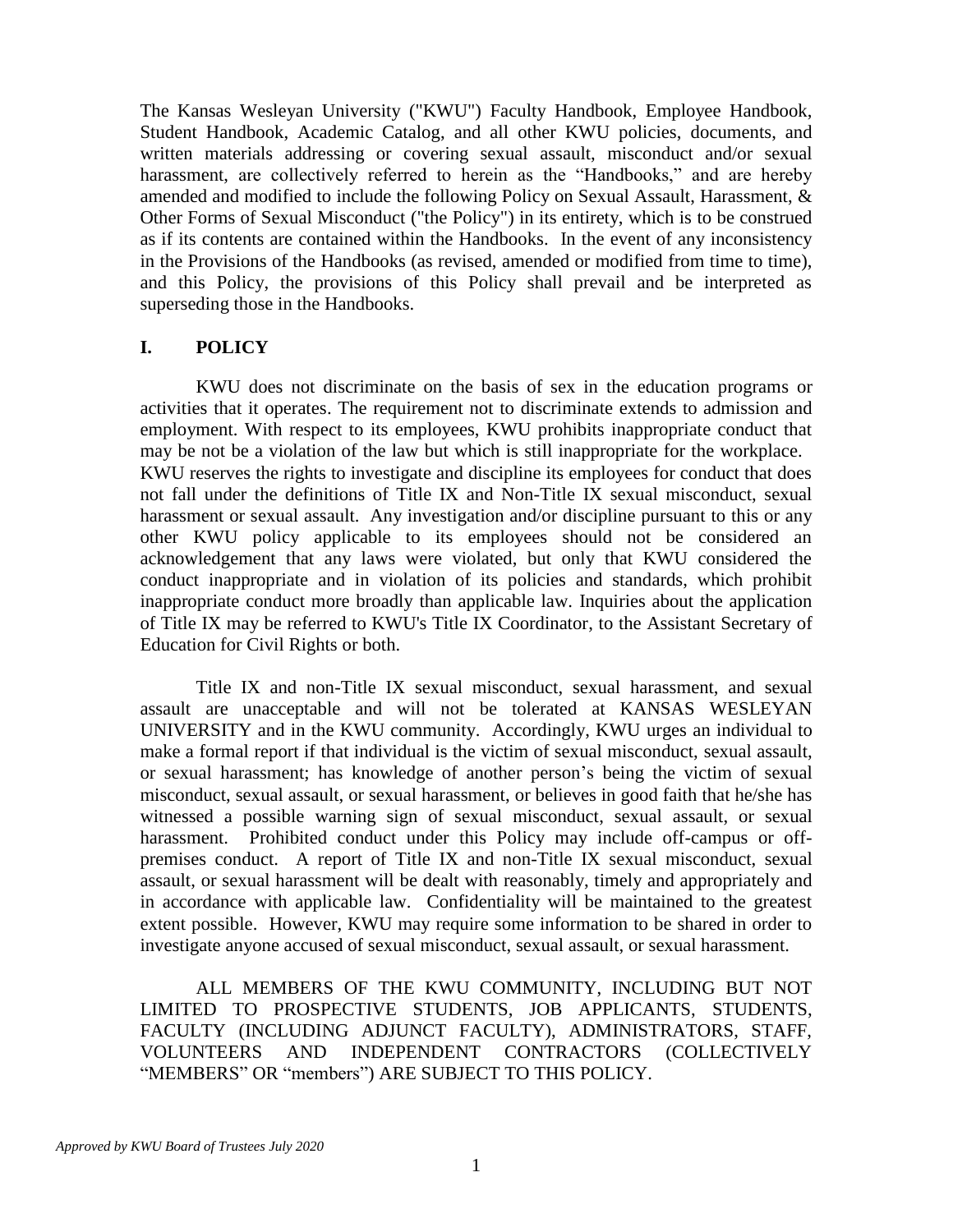Violators of this Policy will be subject to disciplinary action that may include job termination, expulsion, suspension, removal from campus, contract cancellation, other appropriate institutional sanctions, or any other action reasonably necessary to address the inappropriate behavior in accordance with applicable law. Proceedings and/or sanctions under this policy do not in any way limit KWU's ability and discretion to discipline employees or students under its other policies. Prosecution by civil or criminal authorities may also occur.

# **II. SEXUAL HARASSMENT DEFINITIONS**

#### **A. Title IX Sexual Harassment**

KWU prohibits sexual harassment as defined by Title IX. Title IX sexual harassment is conduct on the basis of sex that satisfies one or more of the following:

- 1. An employee of KWU conditions the provision of an aid, benefit, or service of KWU on a person's participation in unwelcome sexual conduct; or
- 2. Unwelcome conduct determined by a reasonable person to be so severe, persuasive, and objectively offensive that it effectively denies a person equal access to KWU's education program or activity; or
- 3. Conduct that constitutes one of the following crimes:
	- a. "Sexual assault," which means an offense classified as a forcible or non-forcible sex offense under the uniform crime reporting system of the Federal Bureau of Investigation. 20 U.S.C.  $1092(f)(6)(A)(v)$ .
	- b. "Dating violence," which means violence committed by a person (A) who is or has been in a social relationship of a romantic or intimate nature with the victim; and (B) where the existence of such a relationship shall be determined based on a consideration of the following factors: (i) length of the relationship, (ii) the type of relationship, and (iii) the frequency of interaction between the persons involved in the relationship. 34 U.S.C. 12291(a)(10); or
	- c. "Domestic violence," which includes felony or misdemeanor crimes of violence committed by a current or former spouse, domestic partner, or other long-term romantic relation of the victim, by a person with whom the victim shares a child in common, by a person who is cohabitating with or has cohabitated with the victim as a spouse, by a person similarly situated to a spouse of the victim under the domestic or family violence laws of the jurisdiction receiving grant monies, or by any other person against an adult or youth victim who is protected from that person's acts under the domestic or family violence laws of the jurisdiction. 34 U.S.C. 12291(a)(8); or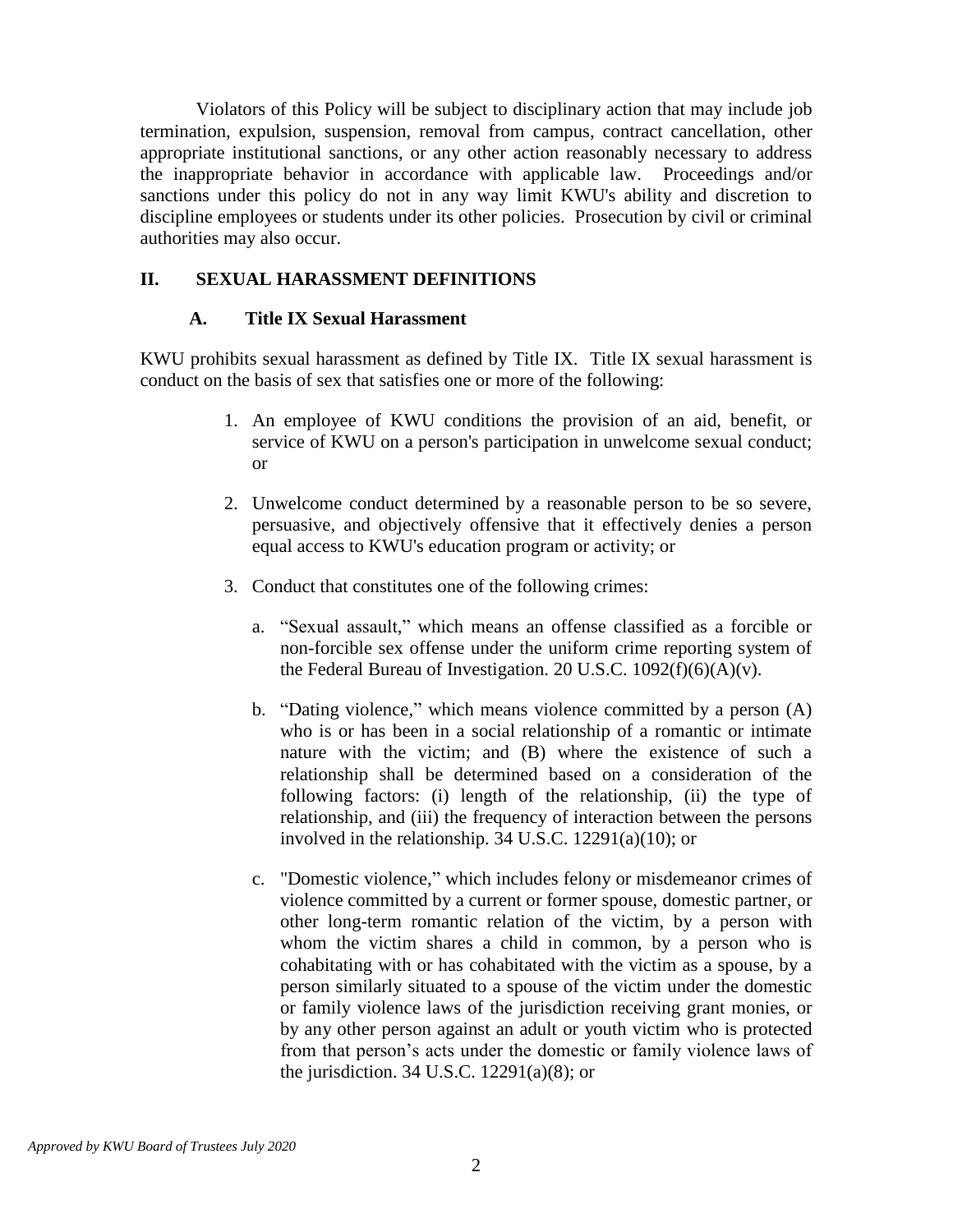d. "Stalking," which means engaging in a course of conduct directed at a specific person that would cause a reasonable person to (A) fear for his or her safety or the safety of others, or (B) suffer substantial emotional distress. 34 U.S.C. 12291(a)(30).

For purposes of this policy, the sexual harassment must be against a person in the United States.

For purposes of  $(A)(2)$  above, "education program or activity" includes locations, events, or circumstances over which the KWU exercised substantial control over both the respondent and the context in which the sexual harassment occurs, and also includes any building owned or controlled by a student organization that is officially recognized by KWU. "Education program or activity" also encompasses all of the operations of KWU and includes computer and internet networks, digital platforms, and computer hardware or software owned or operated by, or used in the operations of KWU.

# **B. Non-Title IX Sexual Harassment**

KWU also prohibits sexual misconduct, sexual harassment, and sexual assault that does not meet the definition of Title IX sexual harassment. If conduct in a report meets both the definition of Title IX sexual harassment and non-Title IX sexual harassment, the report will go through the Title IX grievance process. However, if after the investigation, KWU finds that the conduct only meets the definition of non-Title IX sexual harassment, the conduct may be dismissed from the Title IX grievance process and continue through the non-Title IX grievance process laid out in this Policy.

Non-Title IX sexual harassment definitions apply equally to behavior in-person and behavior online (e.g. social media, blogs, email).

Additionally, as pertains to its employees and irrespective of this policy, KWU reserves the right to investigate and discipline its employees for conduct that does not fall under the definitions of Title IX and/or Non-Title IX sexual misconduct, sexual harassment or sexual assault. Any investigation and/or discipline pursuant to this or any other KWU policy applicable to its employees should not be considered an acknowledgement that any laws were violated, but only that KWU considered the conduct inappropriate and in violation of its policies and standards, which prohibit inappropriate conduct more broadly than applicable law.

# 1. Sexual Misconduct

This policy defines sexual misconduct as any threat, act or omission of a sexual nature against another's will or at the expense of another, including without limitation, behavior inducing fear, shame, or mental suffering. Sexual misconduct includes unwanted sexual acts or actions, whether by a domestic partner, an acquaintance, a person in the position of authority, or a stranger that occurs without indication of consent of both individuals or under threat or coercion. Sexual misconduct can occur either forcibly and/or against a person's will, or when a person is incapable of giving consent. Silence does not, in and of itself, constitute consent. The victim of sexual misconduct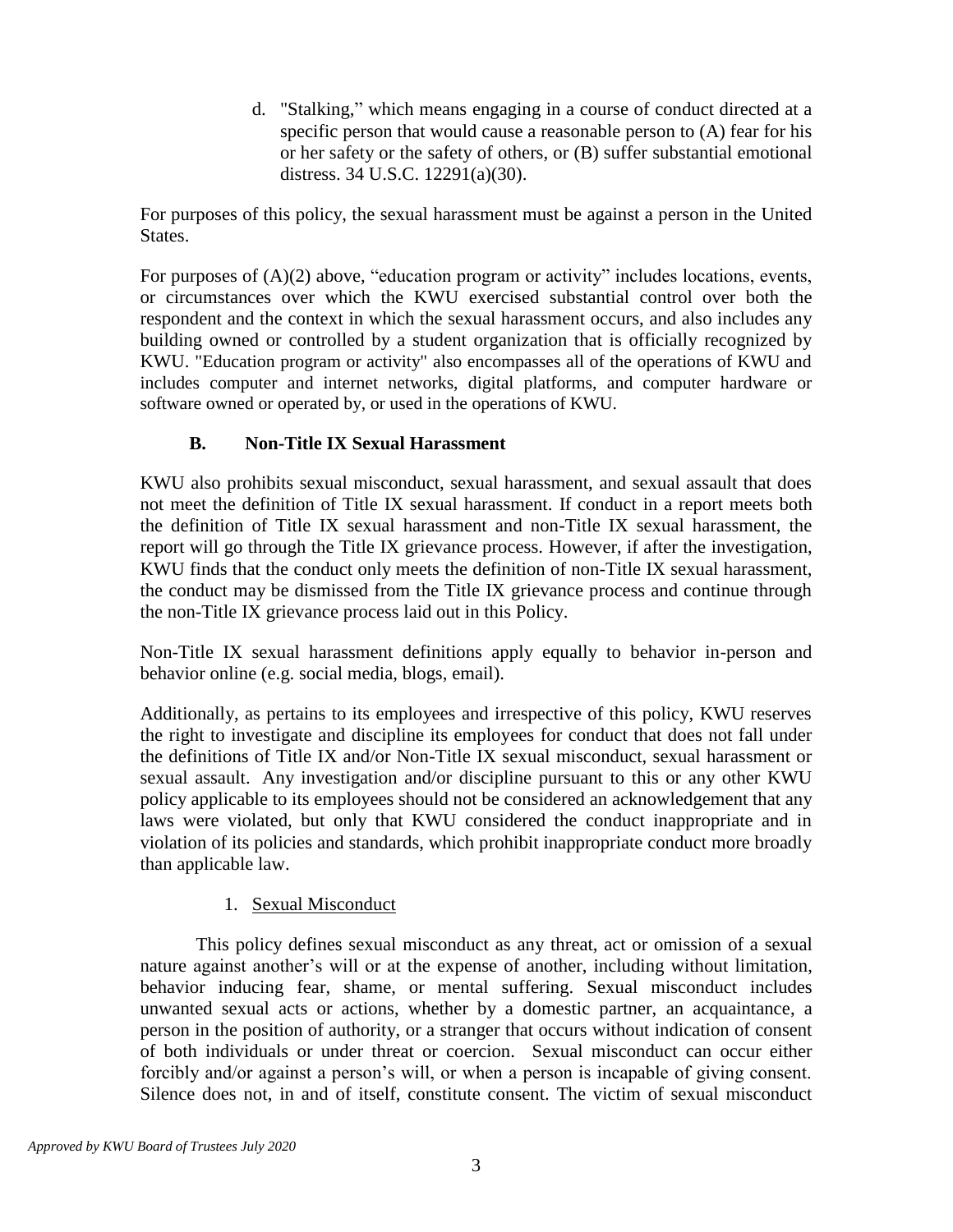may be anyone, including but not limited to, adults, adolescents, minors, the developmentally disabled, and vulnerable individuals regardless of age.

Sexual misconduct may include, but is not limited to, rape, forcible sodomy, forcible oral copulation, sexual assault with an object, sexual battery, forcible fondling, and threat of sexual assault.

#### 2. Sexual Harassment

This policy defines sexual harassment as unwelcomed sexual advances or requests for sexual favors or other unwelcome verbal or physical conduct of a sexual nature when submission to or rejection of such advances, requests, or conduct is made, either explicitly or implicitly.

Sexual harassment is also defined as unwelcome sexual advances or requests for sexual favors or other unwelcome verbal or physical conduct of a sexual nature that is so severe or pervasive that it has the purpose or effect of unreasonably interfering with a student's education or an employee's work performance, or of creating an intimidating, hostile, humiliating, or sexually offensive educational, living, or working environment, when judged by the standards of a reasonable person.

Sexual harassment also includes stalking, as defined by the Violence Against Women Act. Sexual harassment may be female to male, female to female, male to female or male to male.

Behavior may constitute sexual harassment no matter how delivered - in person, electronically, or otherwise. Sexual harassment includes, but is not limited to the following:

- Unwelcome physical contact, including touching on any part of the body, kissing, hugging, or standing so close as to brush up against another person;
- Requests for sexual favors either directly or indirectly;
- Attempting in any way, explicitly or implicitly, to require sexual conduct as a condition of matriculation, continued student or employee status, employment, obtaining a raise, obtaining new duties or any type of advancement, as well as implying or threatening expulsion or termination or unfairly evaluating performance;
- Attempting in any way, explicitly or implicitly, to require a student or employee to perform certain duties or responsibilities simply because of his/her gender or other protected characteristics; or
- Attempting in any way, explicitly or implicitly, to require a student or employee to submit to sexual conduct by a vendor, customer or other third party.

Other behavior that may seem innocent or acceptable to some people may constitute sexual harassment to others. Such behavior may include, but is not limited to:

Unwelcome sexual flirtations, advances, jokes, or propositions;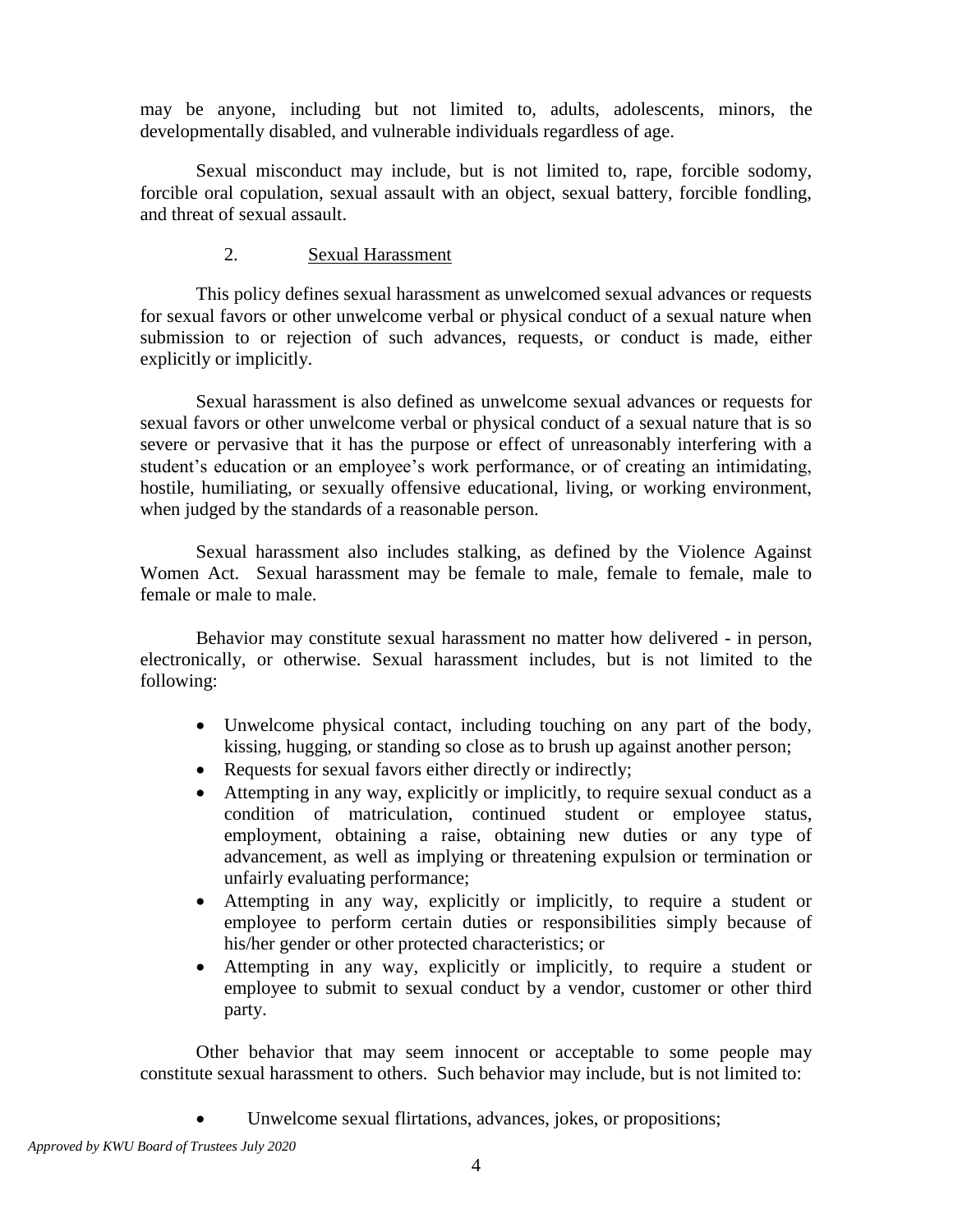- Unwelcome comments about an individual's body or personal life;
- Open discussion of intimate details of one's own personal life;
- The use of sexually degrading words to describe an individual; or
- The display of objects, pictures, cartoons, or writings that might be perceived as offensive, or sexually suggestive.

KWU requires that faculty who teach courses in which sexually explicit materials are a part of the curriculum because of the nature of such courses, e.g. human biology, publicize course content in advance and conduct such classes with appropriate decorum and sensitivity.

Sexual harassment may also include, but is not limited to:

- Gender Harassment: Generalized sexist statements and behavior that convey insulting or degrading attitudes including acts of verbal, nonverbal, or physical aggression, intimidation, or hostility based on sex or sex-stereotyping or a person's failure to conform to stereotypical notions of masculinity or femininity even if those acts do not involve conduct of a sexual nature. Examples include suggestive or sexually explicit posters, calendars, photographs, graffiti, cartoons; email, voicemail, and social media including but not limited to Facebook and Twitter; and sexually explicit jokes or humor focused toward a particular gender.
- Seductive Behavior: Unwanted, inappropriate and offensive sexual advances. Examples include repeated unwanted sexual invitations, insistent requests for dinner, drinks or dates, persistent letters, phone calls and other invitations.
- Sexual Bribery: Solicitation of sexual activity or other sex-linked behavior by promising a reward (a better grade, promotion, etc.) for performing the activity or behavior. The proposition may be either overt or subtle.
- Sexual Coercion: Coercion of sexual activity or other sex-linked behavior by threat of punishment. Examples include negative performance evaluations, withholding promotions, threats of termination, or threats of a failing or lower grade.
- Sexual Exploitation: Non-consensual or abusive sexual advantage of another for his/her own advantage or benefit, or to benefit or advantage anyone other than the one being exploited, and that behavior does not otherwise constitute one of the other sexual harassment offenses. Examples include, but are not limited to, invasion of sexual privacy, prostituting another student, nonconsensual video or audio-taping of sexual activity, going beyond the boundaries of consent (such as letting your friends hide in the closet to watch you having consensual sex), engaging in voyeurism, knowingly transmitting an STI or HIV to another individual, exposing one's genitals in nonconsensual circumstances, or inducing another to expose their genitals. Sexually-based stalking and/or bullying may also be forms of sexual exploitation.
- Sexual Imposition: Deliberate assaults or molestation, or unwanted physical contact such as patting, pinching, "friendly" arms around the shoulder or intentionally brushing against another person's body.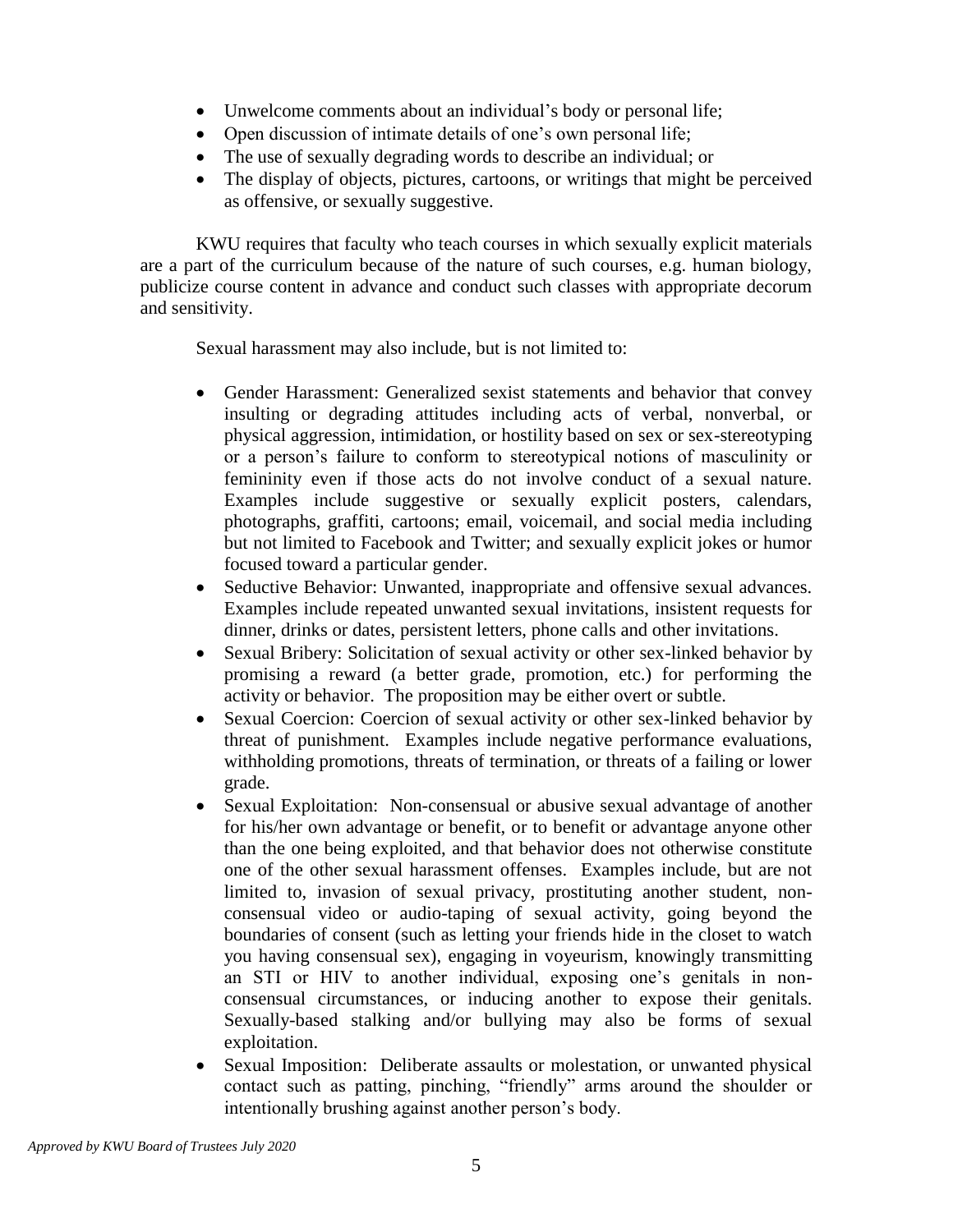- Other conduct or behavior of a sexual nature deemed inappropriate by a KWU employee and/or student.
	- 3. Sexual Assault and Sexual Violence

Sexual assault is defined as the penetration, however slight, of another person's vagina or anus with any object or body part, or of the mouth with a penis or sexual object, without that person's consent.

Additionally, sexual violence is prohibited as specifically addressed in the Violence Against Women Reauthorization Act of 2013, Section 304, Campus Sexual Violence Act provisions amending Section 485 (f) of the Higher Education Act of 1965 (the Jeanne Clery Disclosure of Campus Security Policy and Campus Crime Statistics Act). Sexual violence refers to physical sexual acts perpetrated against a person's consent or where a person is incapable of giving consent due to the victim's use of drugs or alcohol or due to an intellectual or other disability. A number of different acts fall into the category of sexual violence, including rape, acquaintance rape, domestic violence, dating violence, sexual assault, stalking, as well as aiding acts of sexual violence.

Criminal offenses and statutory references include, but are not limited to:

- Rape [K.S.A. 21-5503](http://www.kslegislature.org/li_2012/b2011_12/statute/021_000_0000_chapter/021_055_0000_article/021_055_0003_section/021_055_0003_k/)
- Sexual Battery; Aggravated Sexual Battery [K.S.A. 21-5505](http://www.kslegislature.org/li_2012/b2011_12/statute/021_000_0000_chapter/021_055_0000_article/021_055_0005_section/021_055_0005_k/)
- Domestic Battery [K.S.A. 21-5414](http://www.kslegislature.org/li_2012/b2011_12/statute/021_000_0000_chapter/021_054_0000_article/021_054_0014_section/021_054_0014_k/)
- Sexual Exploitation of a Child [K.S.A. 21-5510](http://www.kslegislature.org/li_2012/b2011_12/statute/021_000_0000_chapter/021_055_0000_article/021_055_0010_section/021_055_0010_k/)
- Unlawful Voluntary Sexual Relations [K.S.A. 21-5507](http://www.kslegislature.org/li_2012/b2011_12/statute/021_000_0000_chapter/021_055_0000_article/021_055_0007_section/021_055_0007_k/)
- Indecent Liberties with a Child; Aggravated Liberties with a Child K.S.A. [21-5506](http://www.kslegislature.org/li_2012/b2011_12/statute/021_000_0000_chapter/021_055_0000_article/021_055_0006_section/021_055_0006_k/)
- Lewd and Lascivious Behavior [K.S.A. 21-5513](http://www.kslegislature.org/li_2012/b2011_12/statute/021_000_0000_chapter/021_055_0000_article/021_055_0013_section/021_055_0013_k/)
- Criminal Sodomy; Aggravated Criminal Sodomy [K.S.A. 21-5504](http://www.kslegislature.org/li_2012/b2011_12/statute/021_000_0000_chapter/021_055_0000_article/021_055_0004_section/021_055_0004_k/)
- Incest; Aggravated Incest [K.S.A. 21-5604](http://www.kslegislature.org/li_2012/b2011_12/statute/021_000_0000_chapter/021_056_0000_article/021_056_0004_section/021_056_0004_k/)
- Other definitions include:
- Domestic Violence [K.S.A. 21-5111\(i\)](http://www.kslegislature.org/li_2012/b2011_12/statute/021_000_0000_chapter/021_051_0000_article/021_051_0011_section/021_051_0011_k/)
- Dating Violence A type of domestic violence where the perpetrator is or has been involved in a social relationship of a romantic nature with the victim. [K.S.A. 21-5111\(i\)\(1\)](http://www.kslegislature.org/li_2012/b2011_12/statute/021_000_0000_chapter/021_051_0000_article/021_051_0011_section/021_051_0011_k/)
- Sexual Intercourse [K.S.A. 21-5501\(](http://www.kslegislature.org/li_2012/b2011_12/statute/021_000_0000_chapter/021_055_0000_article/021_055_0001_section/021_055_0001_k/)a)

# **III. DEFINITIONS APPLICABLE TO BOTH TITLE IX AND NON-TITLE IX SEXUAL HARASSMENT**

# **A. Background Checks**

This policy defines background checks as, but not limited to, the following:

- A search for sex-related offenses in an individual's counties of residence for the past seven years;
- A search of the state registry of sex offenders; and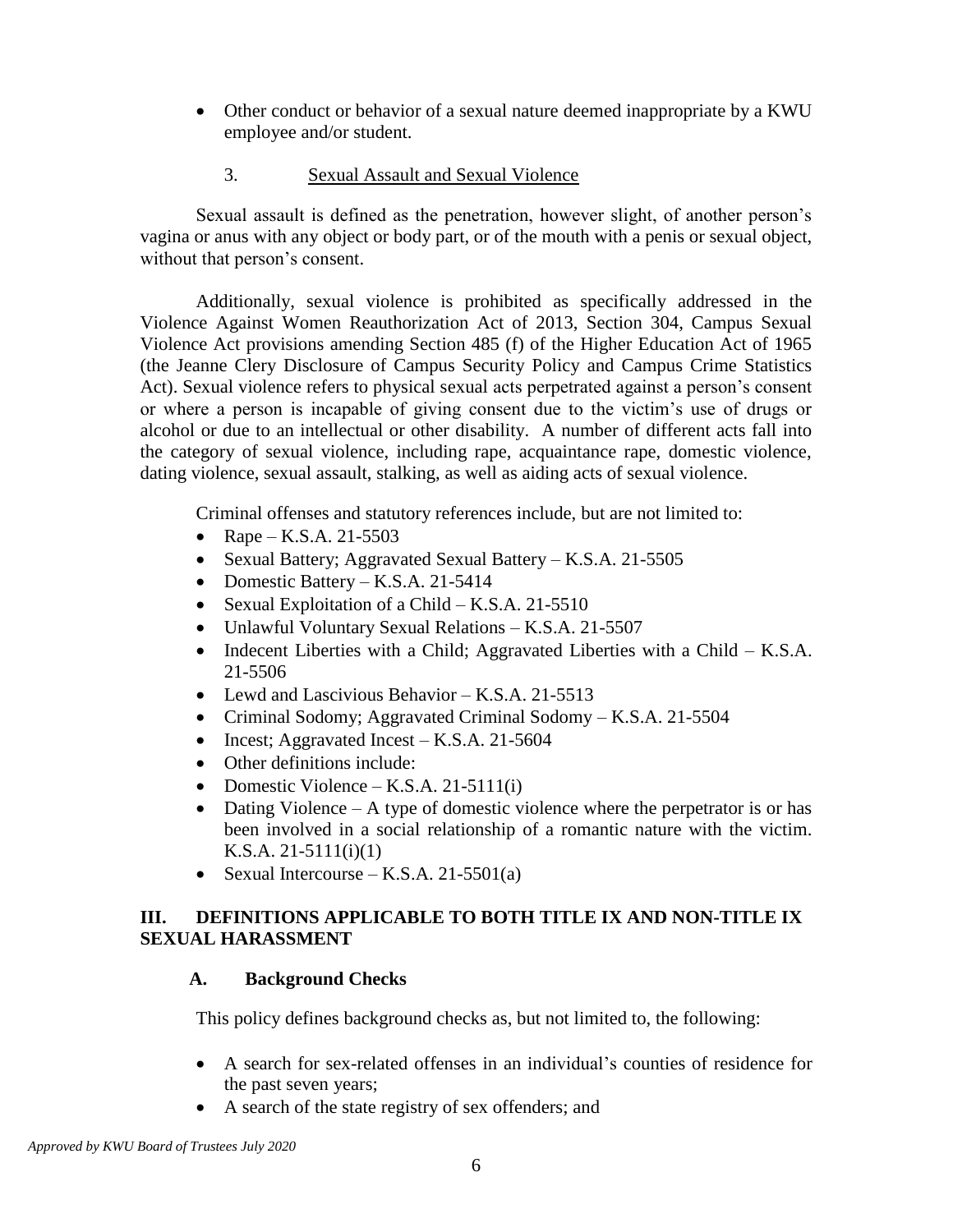A database search for criminal activity in the individual's states of residence for the past seven years.

### **B. Preponderance of the Evidence is the Burden of Proof**

In investigating and adjudicating violations of this Policy the preponderance of the evidence standard is used. The preponderance of the evidence means the fact in dispute is more likely than not to be true based on the weight of the totality of the evidence provided to KWU. This preponderance of the evidence standard is applied to formal complaints against students and against faculty.

# **C. Camp Counselors and Program Leaders**

This policy defines "camp counselors" and "program leaders" as those individuals who in the course and scope of their employment or service conduct activities at or on behalf of KWU and come in contact with protected persons (defined below).

#### **D. Consent**

A critical factor that distinguishes acceptable sexual behavior from unacceptable sexual behavior is the consent of the parties involved. Consent is informed and freely and actively given. Consent is communicated through mutually understandable words or actions that indicate willingness by all of the involved parties to engage in the same sexual activity, at the same time, and in the same way.

Clear and open communication is an essential element to conveying and understanding consent. Any person who contemplates initiating any form of sexual activity is strongly encouraged to talk with all involved parties before engaging in such activity. While it is the responsibility of the initiator of a specific sexual activity to obtain consent, individuals should communicate as clearly and verbally as possible with all parties about what they do and do not want.

#### **1. Elements of Consent:**

- a. Consent cannot be freely given if the person's ability to understand and give consent is impaired. Examples of those who are impaired and therefore cannot give consent include:
	- any person who is incapacitated due to the use of alcohol and/or other drugs;
	- any person who is unconscious or for any reason is physically incapacitated;
	- any person who is mentally impaired;
	- any person less than 17 years old;
	- any person who has experienced the explicit or implicit use of force, coercion, threats, and/or intimidation.
- b. Ideally, consent is given verbally. However, consent (or lack of consent) may also be expressed through gestures, body language, and/or attitude. For example, active reciprocation could express consent, and pushing someone away, or simply moving away, could express lack of consent.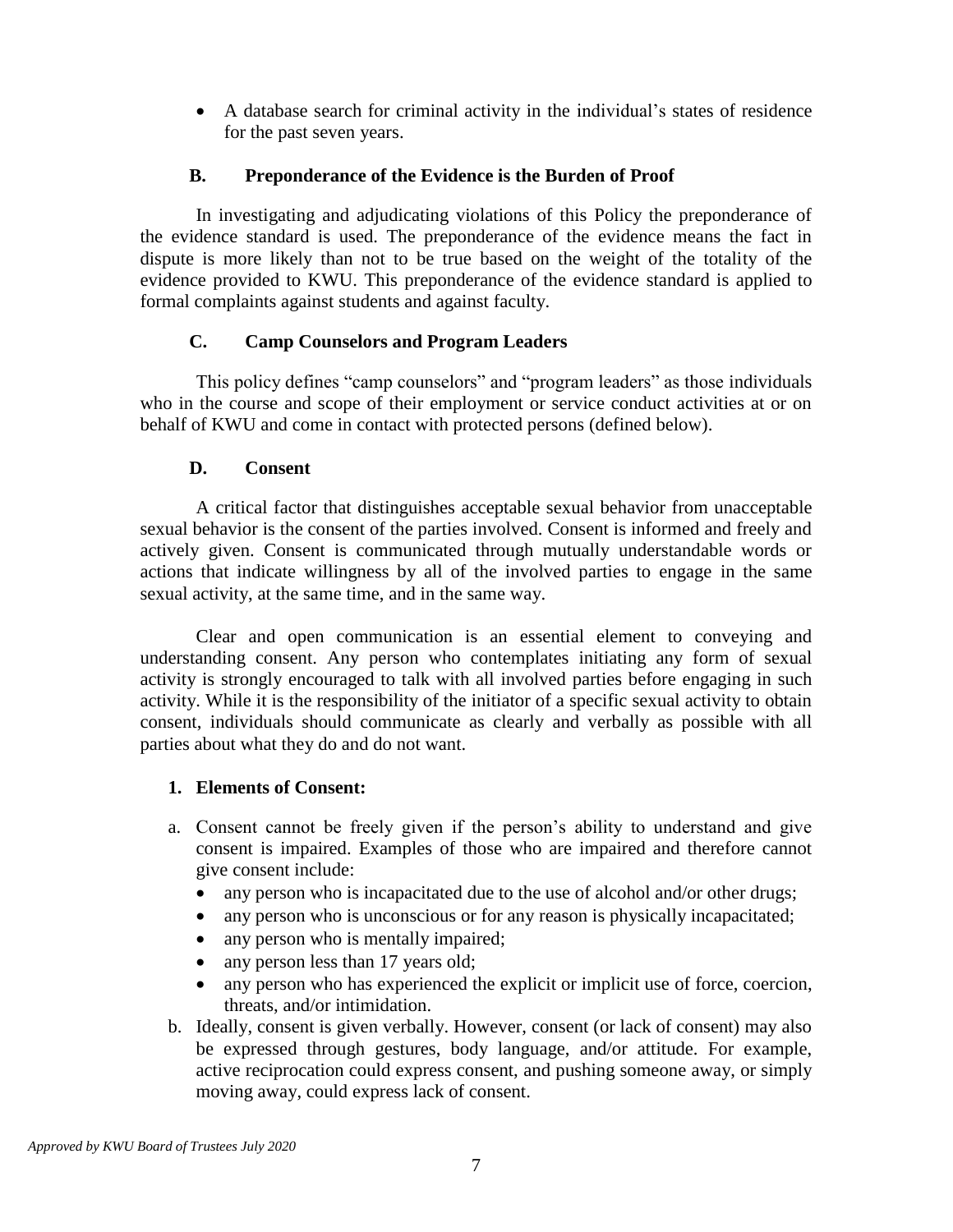- c. Silence does not equal consent.
- d. Consent to one form of sexual activity does not necessarily imply consent to other forms of sexual activity. Consent may be given for specific activities and not for others.
- e. Any party has the right to change their mind and withdraw consent at any time.
- f. A prior sexual history between the participants does not constitute consent.
- g. A person's ability to freely give consent may be jeopardized if the initiator is in a position of power, influence or control over the person. Examples might include if the initiator is a supervisor, instructor, advisor, or counselor of the person.

# **E. Key Students**

This policy defines "key students" as those students who are in practicum involving protected persons or the medical field, student teachers, students working with protected persons and resident assistants.

# **F. Investigators**

The investigators are those persons appointed by the Title IX Coordinator as the investigations/inquiry team under this Policy, who conduct investigations and inquiries to assist in resolving complaints of violations of this Policy at KWU. Each complaint or report will have two (2) investigators assigned who work collaboratively to interview witnesses and write an investigation report. The investigators will attest to not having a conflict of interest or bias against the specific complainant and respondent and against the parties' positions generally. Investigators will conduct investigations of complaints made asserting violation of this Policy with prompt and thorough investigation, while acting as neutral parties.

# **G. Minors**

This policy defines minors as those individuals who have not yet reached the age of majority and are not enrolled as students at KWU.

# **H. Protected Persons**

This policy defines "protected persons" to include minors, developmentally disabled individuals regardless of age and vulnerable individuals regardless of age. Vulnerable individuals include those who are mentally incapacitated, whether temporarily or permanently, for any reason including but not limited to intoxication, drugs, or mental incompetence. Sexual misconduct with respect to a protected person includes the intent to arouse or satisfy the sexual desires of either the protected person or the perpetrator.

# **I. Title IX Coordinator**

The Title IX Coordinator oversees KWU's response to reports and complaints that involve possible sex discrimination and violations of this Policy, to monitor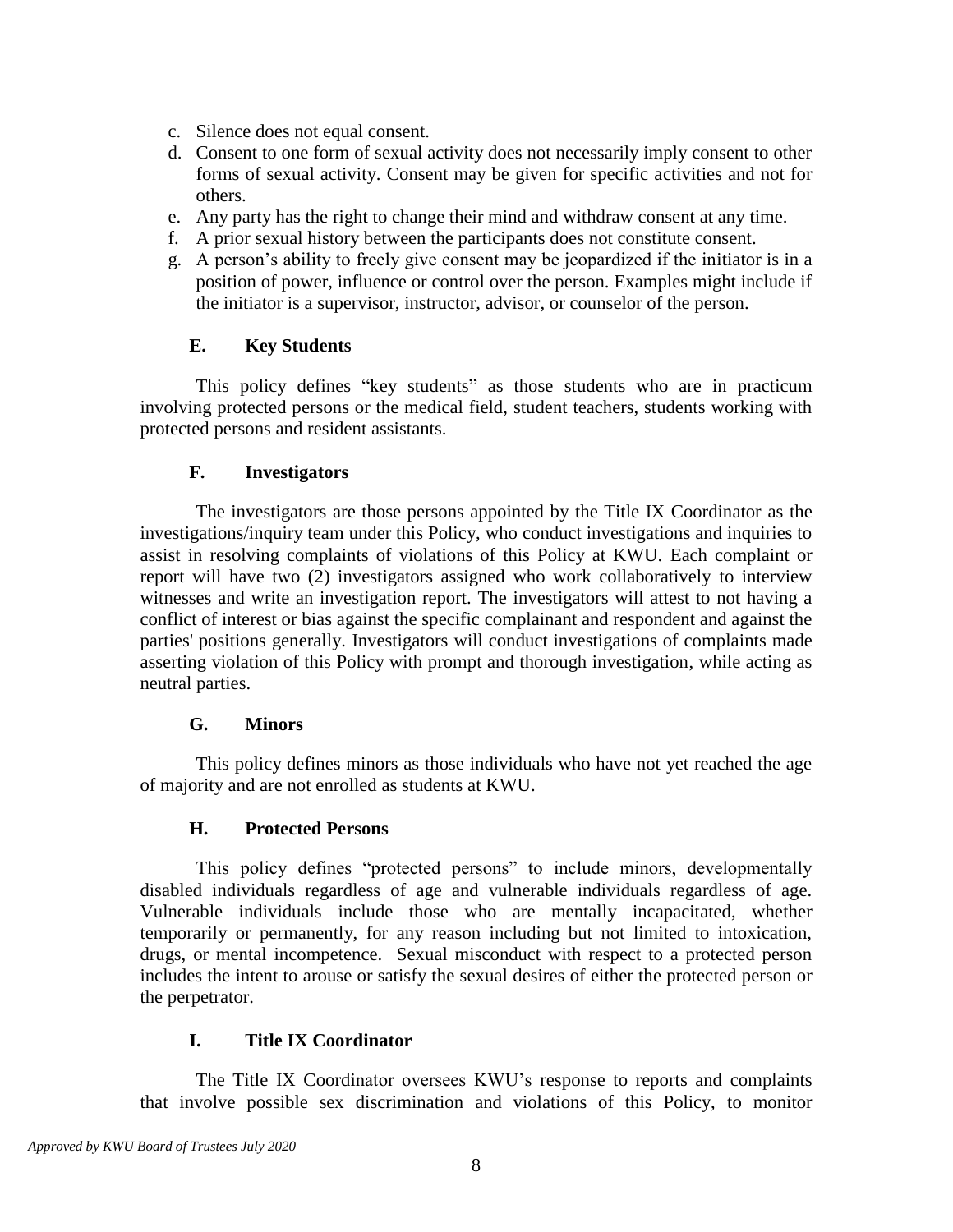outcomes, identify and address any matters, and assess effects on the campus climate, so KWU can address issues that affect the wider campus community.

- The Title IX Coordinator can be contacted as follows: Bridget Weiser, 785.833.4325, [bridget@kwu.edu,](mailto:bridget@kwu.edu) KWU Office of Student Development, 100 E. Claflin Avenue, Salina, Kansas, 67401.
- The Deputy Title IX Coordinator can be contacted as follows: Becky Mathews, KWU HR Specialist, 785.833.4305, [becky.mathews@kwu.edu,](mailto:becky.mathews@kwu.edu) KWU Business Office, 100 E. Claflin Avenue, Salina, Kansas, 67401.

Any person may report sex discrimination, including sexual harassment (whether or not the person reporting is the person alleged to be the victim of conduct that could constitute sex discrimination or sexual harassment), in person, by mail, by telephone, or by email, using the contact information listed above for the Title IX Coordinator or Deputy Title IX Coordinator, or by any other means that results in the Title IX Coordinator or Deputy Title IX Coordinator receiving the person's verbal or written report. Such a report may be made at any time (including during non-business hours).

For Title IX sexual harassment, the Title IX Coordinator is responsible for coordinating the effective implementation of supportive measures. See definition of "supportive measures" for additional information in Section VI(A)(8).

For Title IX sexual harassment, the Title IX Coordinator is also responsible for effective implementation of any disciplinary remedies. Where a final written determination indicates remedies will be provided, the Title IX Coordinator and complainant will discuss what remedies are appropriately designed to preserve and/or restore the complainant's equal access to education.

#### **J. Incapacitation**

Incapacitation means a person who is temporarily incapable of appraising or controlling his/her conduct due to the influence of a narcotic, anesthetic, or other substance administered without consent or due to any other act prohibited by this Policy committed upon the victim without consent.

# **IV. PROCEDURES AND SUPPORT FOLLOWING AN ACT OF TITLE IX OR NON-TITLE IX SEXUAL ASSAULT, HARASSMENT, OR SEXUAL MISCONDUCT**

A member of KWU's community who is the victim of Title IX or non-Title IX sexual harassment, sexual assault, or other forms of sexual misconduct, has knowledge of a third party victim of sexual assault, or other forms of sexual misconduct, or believes in good faith that he/she has witnessed a possible warning sign of sexual assault, sexual harassment, or sexual misconduct as defined in this Policy is urged to make a formal report to the police, Student Development Office, Title IX Coordinator, and/or Human Resources, as soon as possible. KWU will act to investigate all complaints, both formal and informal, to take appropriate actions based on the preponderance of the evidence,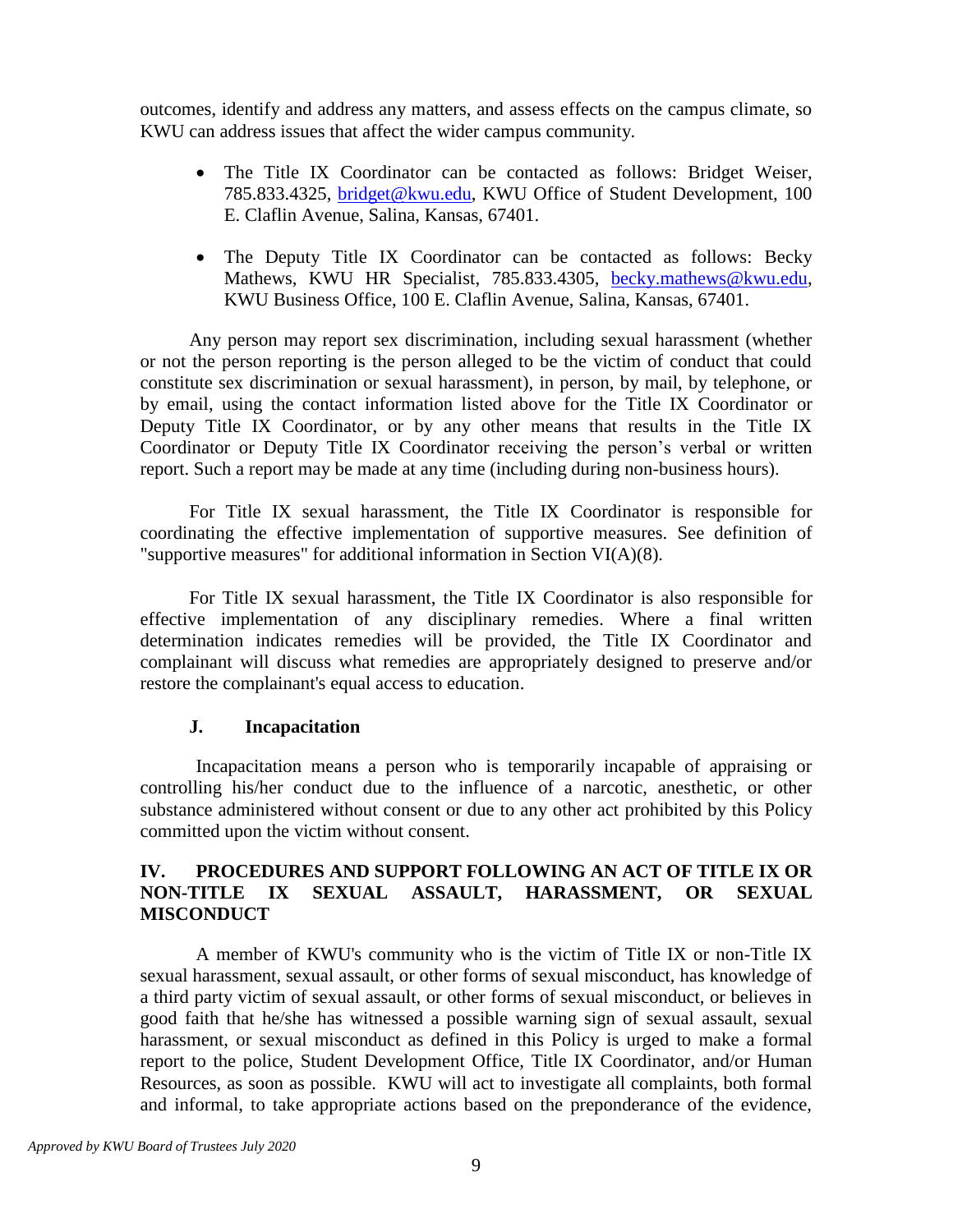against any student, faculty member, staff member, administrator, or other KWU employee.

Whether or not the individual makes a formal report, all victims of sexual misconduct are urged to seek appropriate help, which may include a medical evaluation and obtaining information, support, and counseling, either on or off campus. Victims should use the resources listed in this policy to assist them in accessing the full range of services available.

#### **A. Medical Treatment**

A person who is the victim of sexual assault or misconduct is urged to seek appropriate medical evaluation as promptly as possible.

• For life-threatening conditions, call 911.

For other situations and additional information please see the APPENDIX TO PROCEDURES and SUPPORT FOLLOWING AN ACT OF Title IX OR Non-Title IX SEXUAL ASSAULT, HARASSMENT, OR SEXUAL MISCONDUCT.

#### **B. Medical-Legal Evidence Collection**

A person who is the victim of sexual misconduct (particularly rape, forcible oral copulation, or sodomy) is encouraged to request collection of medical-legal evidence. Collection of evidence entails interaction with police and a police report. Prompt collection of physical evidence is essential should a person later decide to pursue criminal prosecution and/or a civil action.

#### **C. Obtaining Information, Support, and Counseling**

Whether or not one makes a formal report, a person who is the victim of sexual misconduct is encouraged to obtain information, counseling, and support. Counselors at a variety of agencies, both on and off campus, can help a person decide what steps to take, such as seeking medical attention, preserving evidence, obtaining counseling, or filing a report with authorities. The Domestic Violence Association of Central Kansas ("DVACK") in Salina, Kansas may provide support, as applicable. The DVACK hotline number is 800.874.1499.

Information, support and advice are available for anyone who wishes to discuss issues related to sexual assault, harassment or sexual misconduct, whether or not an act constituting either has actually occurred, and whether or not the person seeking information has been harassed, assaulted, accused of an act of sexual assault, harassment or other forms of sexual misconduct, or is a third-party.

The degree to which confidentiality can be protected depends upon whether KWU has a legal duty to respond to the allegations and the professional role of the person consulted, as well as the rights of any accused. The scope of confidentiality should be addressed by that professional person before specific facts are disclosed.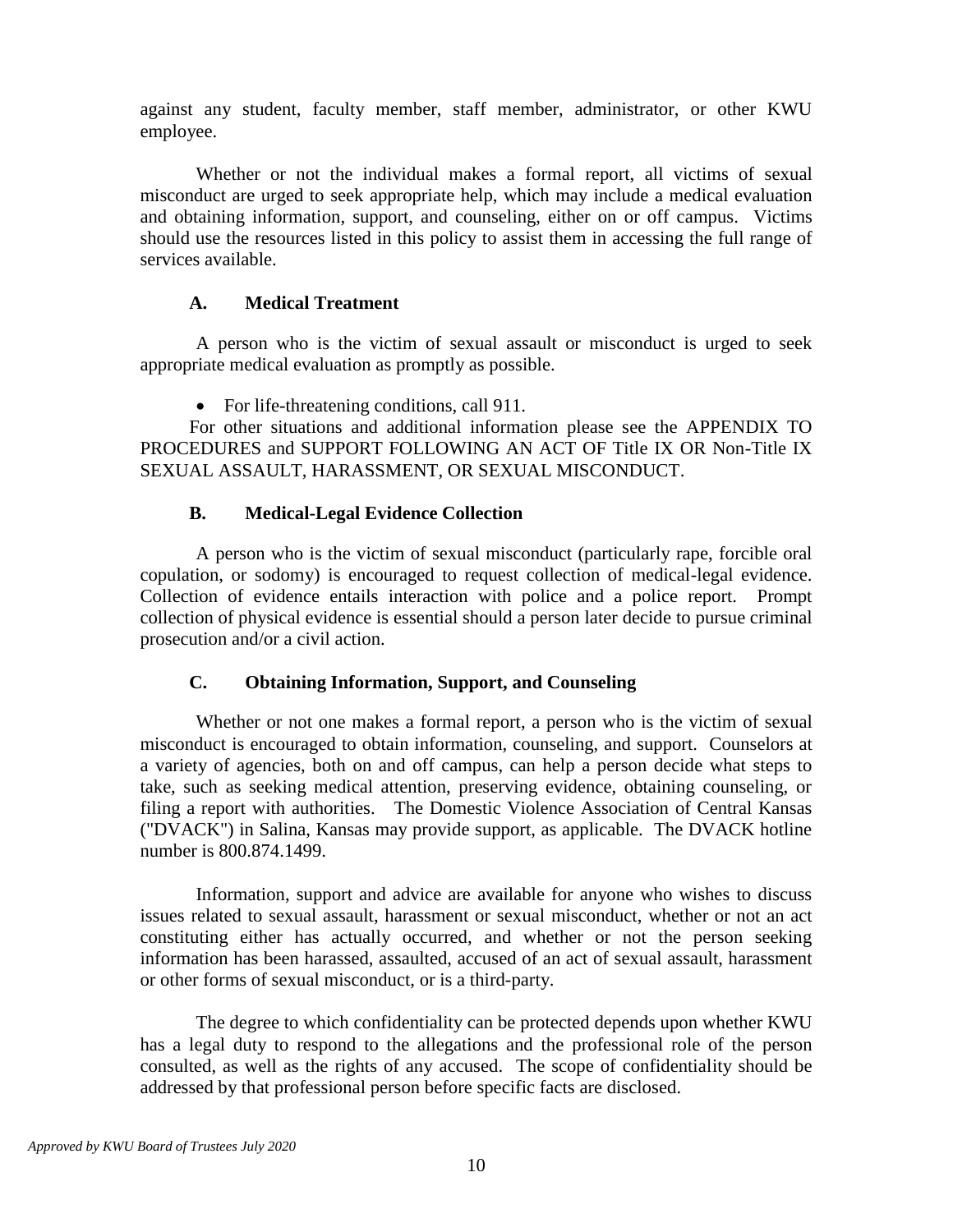Students should use the Office of Student Development as a prime source of support and information and/or the Title IX Coordinator. Employees should use Human Resources and/or the Title IX Coordinator.

### **D. Formally Reporting an Act of Sexual Assault, Sexual Misconduct or Sexual Harassment**

A person who is the victim of Title IX or non-Title IX sexual assault, harassment or sexual misconduct, has knowledge of a third party victim, or believes in good faith that he/she has witnessed a possible warning sign of such behavior is encouraged to make a formal report to:

- The designated campus administrator; and/or Title IX Coordinator, who can be contacted as follows: Bridget Weiser, 785.833.4325, [bridget@kwu.edu,](mailto:bridget@kwu.edu) KWU Office of Student Development, 100 E. Claflin Avenue, Salina, Kansas, 67401.
- The Deputy Title IX Coordinator can be contacted as follows: Becky Mathews, KWU HR Specialist, 785.833.4305, [becky.mathews@kwu.edu,](mailto:becky.mathews@kwu.edu) KWU Business Office, 100 E. Claflin Avenue, Salina, Kansas, 67401.
- A board of trustees member can also be contacted for reporting at [trustee@kwu.edu.](mailto:trustee@kwu.edu)

Consistent with federal, state, and local law, any employee, regardless of role, tenure, or compensation, or any volunteer or contractor who has knowledge of alleged or actual sexual abuse involving a minor or believes in good faith that they have witnessed a possible warning sign of sexual abuse, is required to make a formal report, as soon as possible, to local law enforcement, child protective services, or similar government agency, as well as the Title IX Coordinator designated above. Additionally, the employee, volunteer, or contractor must comply with any applicable federal, state, or local laws requiring reporting of allegations or conduct constituting sexual abuse. The minor's parent or guardians will be notified pursuant to applicable law.

# **E. Title IX Coordinator as a Resource**

KWU's Title IX Coordinator can be used by any KWU member as a resource for understanding and navigating the reporting/investigative and appeal process in this Policy. Where applicable, faculty or staff should consult the Title IX Coordinator with questions about how to best support students going through the reporting, investigation and appeal process. The Title IX Coordinator is not a confidential resource.

# **V. CONFIDENTIALITY OF INFORMATION**

As KWU's procedure for handling complaints is initiated and completed, all involved parties will be expected to respect the sensitive nature of the matter and to protect, to the extent possible consistent with applicable law, the confidentiality of the complainant, the person accused (the respondent), and all those involved in the investigation. KWU will respect the privacy of the complainant, the individual(s) against

*Approved by KWU Board of Trustees July 2020*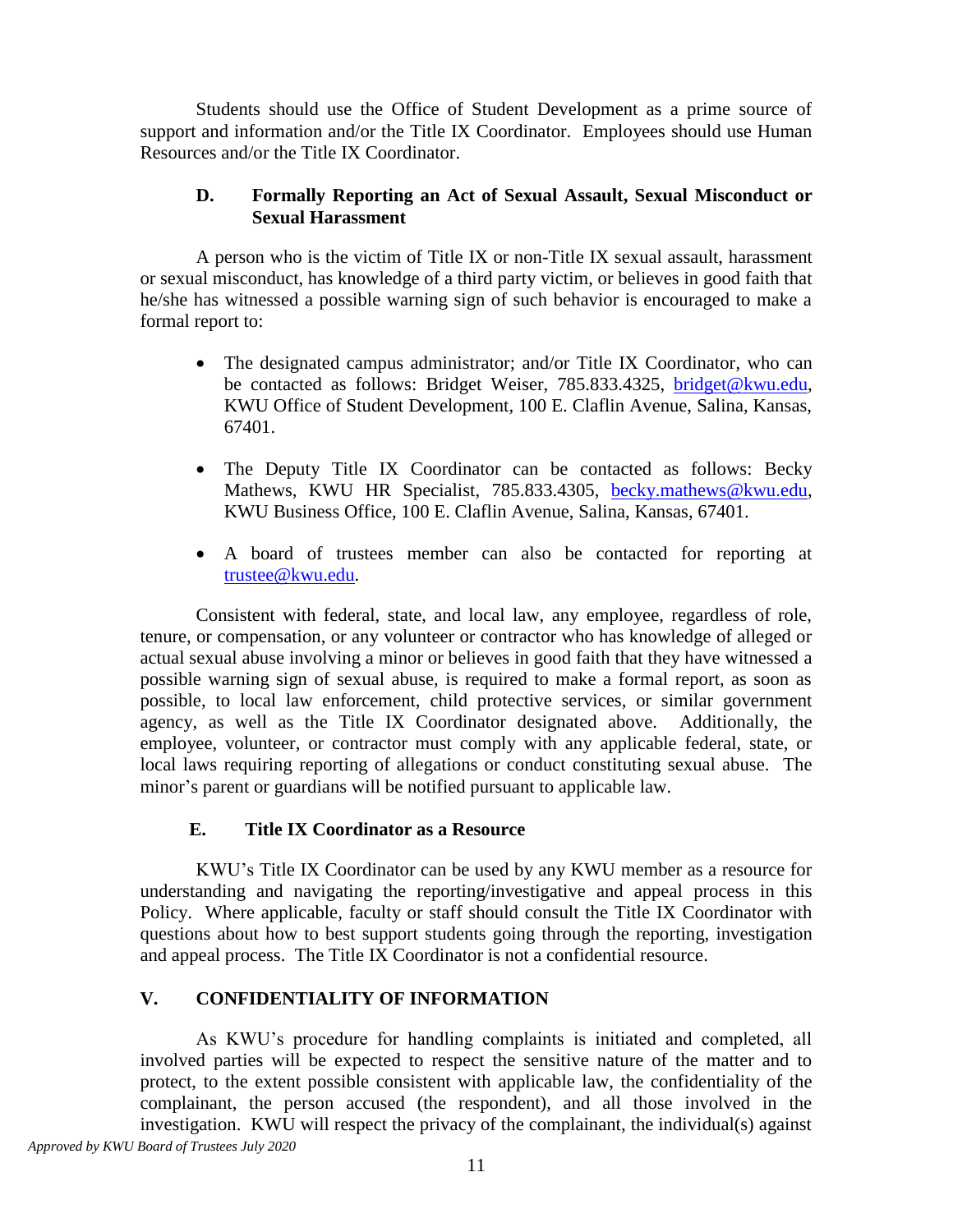whom the complaint is filed (respondents), and the witnesses as much as possible, consistent with applicable law and KWU's legal obligations to investigate and to take appropriate action. Only people who need to know will be told and information will be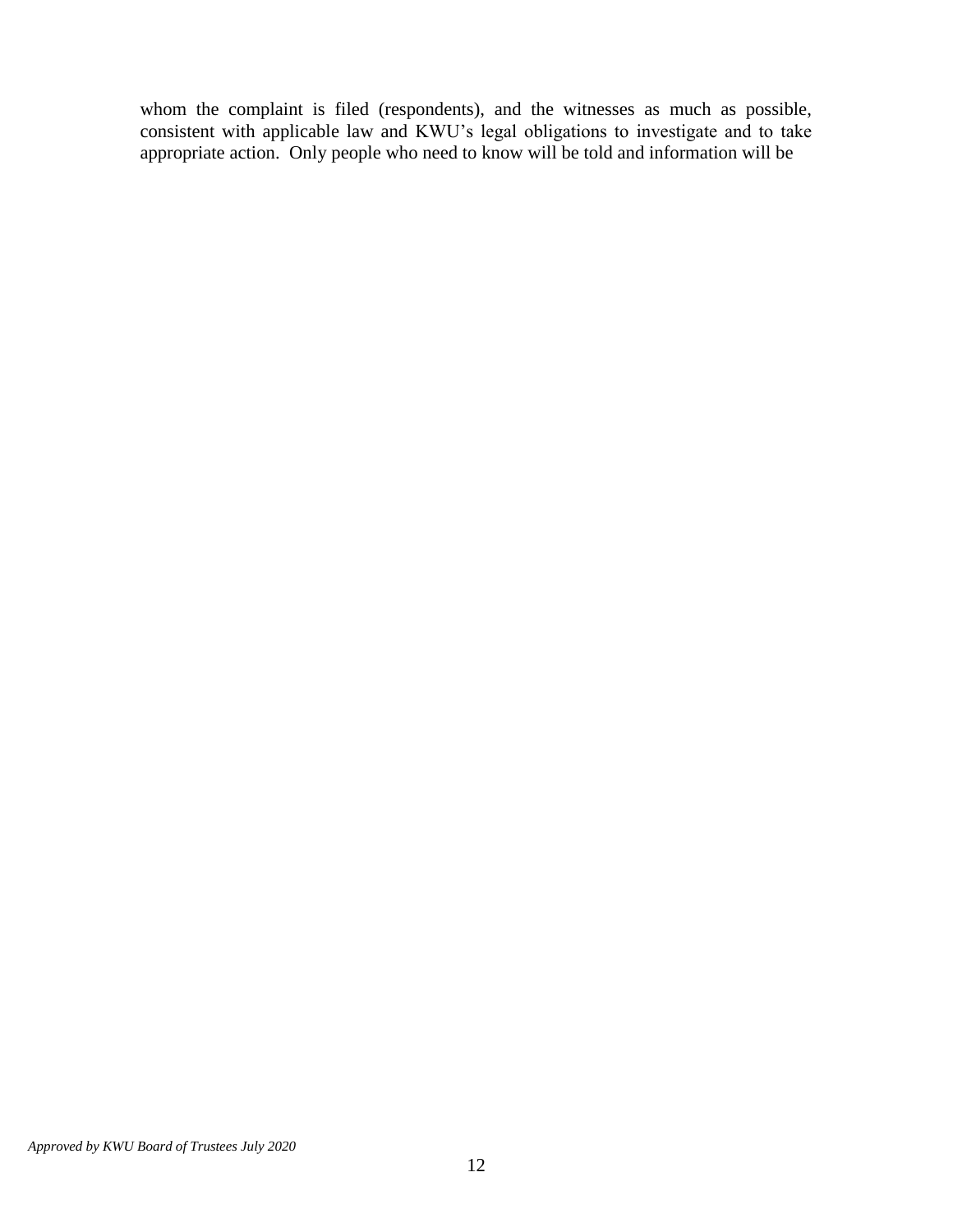shared only as necessary with investigators, witnesses, complainants, the alleged victim and the respondent.

The degree to which confidentiality can be protected, however, depends upon applicable law and KWU's legal duty to respond to the information reported.

Certain KWU officials have a duty to report sexual assault, domestic violence, dating violence and stalking for federal statistical reporting purposes (such as pursuant to the Clery Act). All personally identifiable information is kept confidential, but statistical information must be reported to KWU campus security regarding the type of incident, date, and the location of the incident (using Clery location categories) and the Clery crime category.

# **VI. RESPONSE TO TITLE IX SEXUAL HARASSMENT**

As required by Title IX, KWU will respond promptly in a manner that is not deliberately indifferent when it has actual knowledge of sexual harassment as defined by Title IX in one of its education programs or activities against a person in the United States. KWU will treat complainants and respondents equitably by offering supportive measures to a complainant and by following the outlined grievance process before the imposition of any disciplinary sanctions or other actions that are not supportive measures against a respondent.

KWU will maintain for a period of seven (7) years, records of any actions, including any supportive measures, taken in response to a report or formal complaint of Title IX sexual harassment. In each instance, KWU will document the basis for its conclusion that its response was not deliberately indifferent, and document that it has taken measures designed to restore or preserve equal access to KWU's education program or activity. If KWU does not provide a complainant with supportive measures, then KWU will document the reasons why such a response was not clearly unreasonable in light of the known circumstances. The documentation of certain bases or measures does not limit KWU in the future from providing additional explanations or detailing additional measures taken.

Where KWU discovers that the alleged conduct, if proven, does not constitute Title IX sexual harassment, KWU will investigate the complaint pursuant to Section VII, Procedure for Handling Non-Title IX Complaints.

# **A. Definitions Applicable to This Section**

1. **Actual knowledge** is defined as notice of sexual harassment or allegations of sexual harassment to KWU's Title IX Coordinator or any official of KWU who has authority to institute corrective measures on behalf of KWU. Imputation of knowledge based solely on vicarious liability or constructive notice is insufficient to constitute actual knowledge under Title IX. This standard is not met when the only official of KWU with actual knowledge is the alleged perpetrator of the sexual harassment. The mere ability or obligation to report sexual harassment or to inform a student about how to report sexual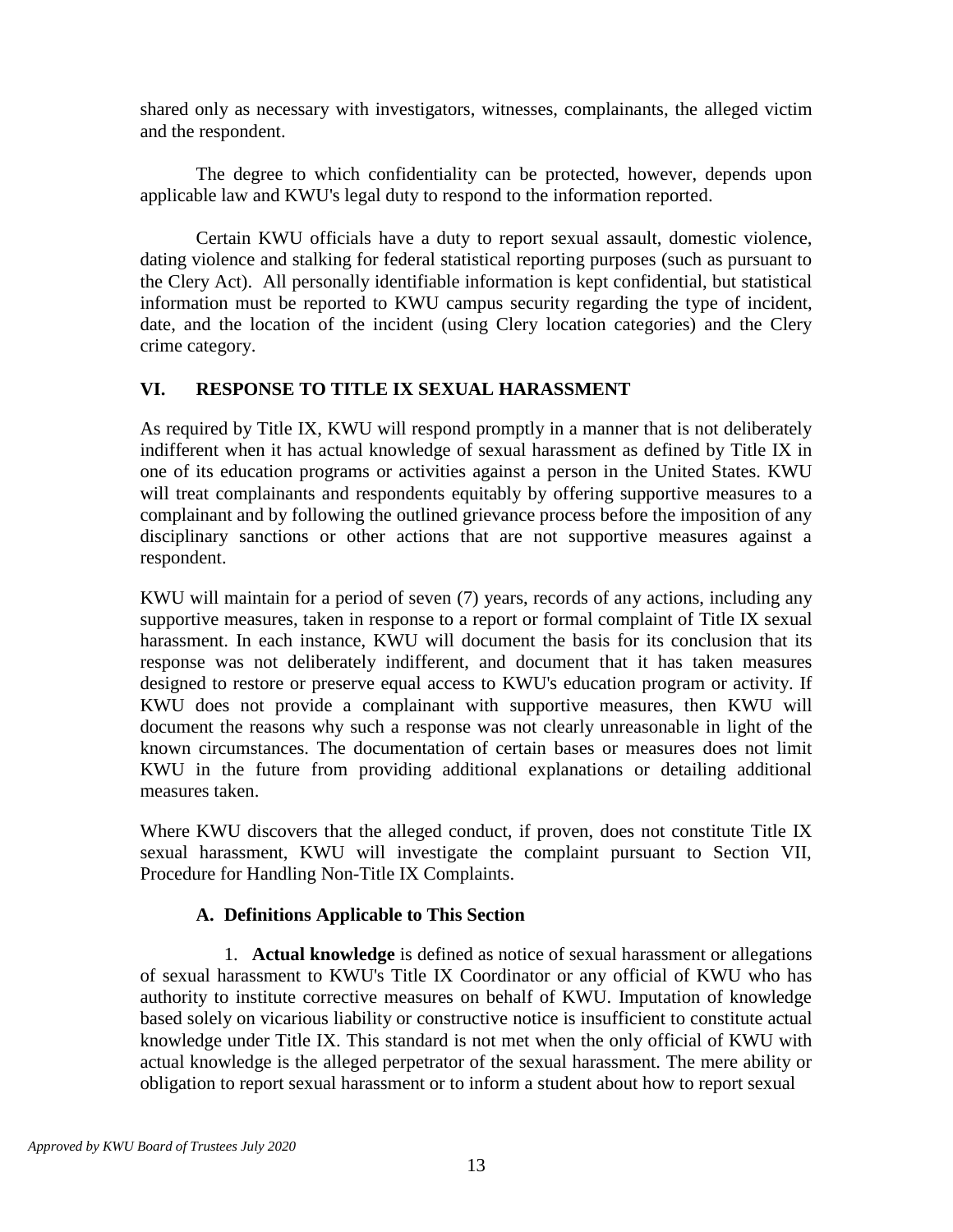harassment or having been trained to do so, does not qualify an individual as one who has authority to institute corrective measures on behalf of KWU under Title IX.

2. **Complainant** is defined as an individual who is alleged to be the victim of conduct that could constitute sexual harassment under Title IX. At the time the formal complaint is filed, the complainant must be participating in or attempting to participate in an education program or activity of KWU.

3. **Decision Maker** is defined as someone other than the Title IX Coordinator or investigator(s), as designated by KWU. The decision maker oversees the live hearings and decides whether a question is relevant and explains any decision to exclude a question based on relevancy. At the conclusion of the live hearing, the decision maker makes a written determination, which includes a statement of, and rationale for, the result as to each allegation, including a determination regarding responsibility, any disciplinary sanctions KWU imposes on the respondent, and whether remedies designed to restore or preserve equal access to KWU's education program or activity will be provided by KWU to the complainant. The Title IX Coordinator is responsible for effective implementation of any remedies.

4. **Education program or activity** includes locations, events, or circumstances over which KWU exercised substantial control over both the respondent and the context in which the sexual harassment occurred, and also includes any building owned or controlled by a student organization that is officially recognized by a postsecondary institution.

5. **Formal complaint** is defined as a document filed by the complainant or signed by the Title IX Coordinator alleging sexual harassment against a respondent and requesting that KWU investigate the allegations of sexual harassment. At the time the formal complaint is filed, the complainant must be participating in or attempting to participate in an education program or activity of KWU.

The formal complaint filed by the complainant must contain the physical or digital signature of the complainant, or otherwise indicate that the complainant is the person filing the formal complaint. A formal complaint may be filed with the Title IX Coordinator in person, by mail, or by email.

Where the Title IX Coordinator signs a formal complaint, the Title IX Coordinator does not become the complainant or otherwise a party.

6. **Parties** means the complainant and the respondent. The Title IX Coordinator is never a party even where the Title IX Coordinator submits the complaint.

7. **Respondent** is defined as an individual who has been reported to be the perpetrator of conduct that could constitute sexual harassment under Title IX.

8. **Supportive measures** are defined as non-disciplinary, non-punitive individualized services offered as appropriate, as reasonably available, and without fee or charge to the complainant or the respondent before or after the filing of a formal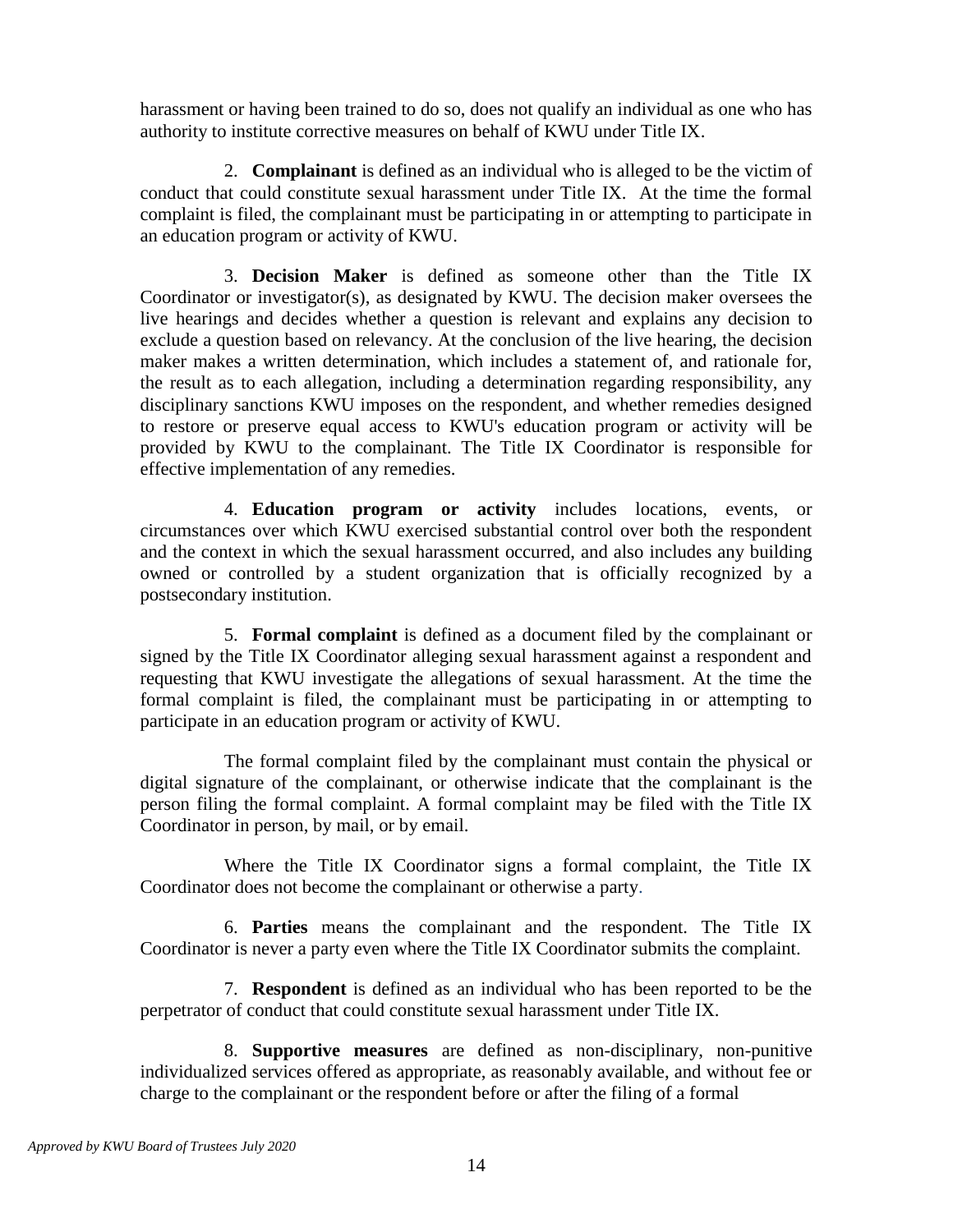complaint or where no formal complaint has been filed. Such measures are designed to restore or preserve equal access to KWU's education program or activity without unreasonably burdening the other party, including measures designed to protect the safety of all parties or KWU's educational environment, or deter sexual harassment.

Supportive measures may include counseling, extensions of deadlines or other course-related adjustments, modifications of work or class schedules, campus escort services, mutual restrictions on contact between the parties, changes in work or housing locations, leaves of absence, increased security and monitoring of certain areas of the campus, and other similar measures.

KWU will maintain as confidential any supportive measures provided to the complainant or respondent, to the extent that maintaining such confidentiality would not impair the ability of KWU to provide the supportive measures. The Title IX Coordinator is responsible for coordinating the effective implementation of supportive measures.

# **B. Step 1: Availability of Supportive Measures**

The Title IX Coordinator must promptly contact the complainant to discuss the availability of supportive measures, consider the complainant's wishes with respect to supportive measures, inform the complainant of the availability of supportive measures with or without the filing of a formal complaint, and explain to the complainant the process for filing a formal complaint. The Title IX Coordinator will also offer supportive measures to the respondent.

If the complainant and/or the Title IX Coordinator do not file a formal complaint, KWU's response to Title IX sexual harassment ends at Step 1.

# **C. Step 2: Interim Action During Pendency of Grievance Process**

KWU may remove a respondent to a Title IX complaint from KWU's education program or activity on an emergency basis after it completes an individualized safety and risk analysis and determines that an immediate threat to the physical health or safety of any student or other individual arising from the allegations of sexual harassment justifies removal. KWU will provide the respondent with notice and an opportunity to challenge the decision immediately following the removal.

KWU may also place a non-student employee respondent on administrative leave during the pendency of the grievance process.

# **D. Step 3: The Grievance Process**

# 1. Tenets of the Grievance Process

a. KWU will require an objective evaluation of all relevant evidence—including both inculpatory and exculpatory evidence—and provide that credibility determinations may not be based on a person's status as a complainant, respondent, or witness.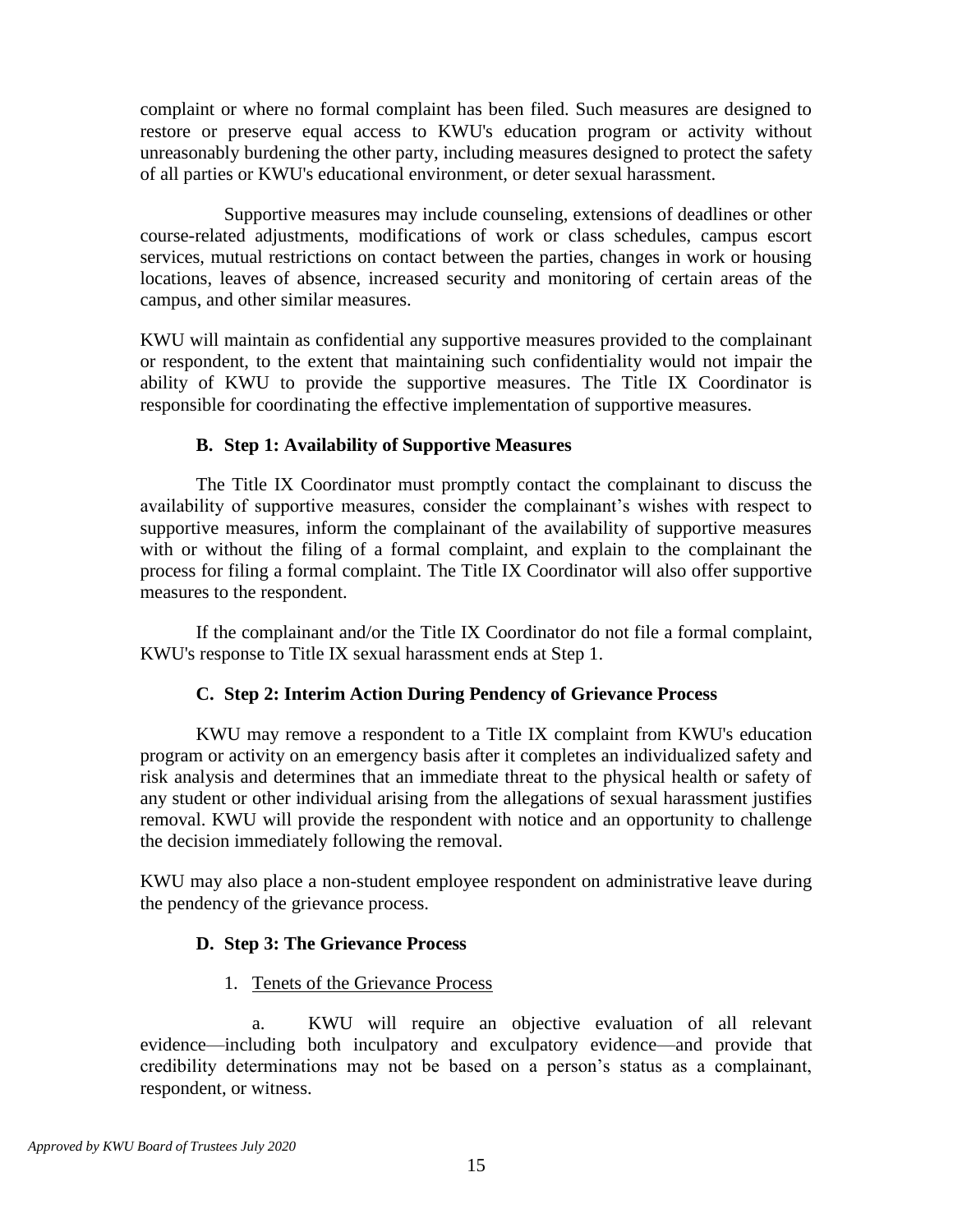b. The Title IX Coordinator, investigator, decision maker, or any person designated by KWU to facilitate an informal resolution process, may not have a conflict of interest or bias for or against complainants or respondents generally or an individual complainant or respondent.

c. The respondent is not responsible for the alleged conduct until a determination regarding responsibility is made at the conclusion of the grievance process.

d. The grievance process shall conclude within 60 calendar days, if not sooner. There may be temporary delay or limited extension with written notice to the complainant and the respondent of the delay or extension and the good cause reasons for the action. Good cause, includes but is not limited to the absence of a party, a party's advisor, or a witness, concurrent law enforcement activity, or the need for language assistance or accommodation of disabilities.

e. Not all forms of sexual harassment will be deemed to be equally serious offenses and KWU reserves the right to impose different disciplinary sanctions and remedies, ranging from verbal warning to expulsion of enrollment or to termination of employment, depending on the severity of the offense. For KWU employees, disciplinary sanctions and remedies are up to and including removal from campus and cancellation of contract and/or termination of employment. For KWU students, disciplinary sanctions and remedies include but are not limited to, modification of oncampus housing arrangements, probation, and expulsion.

f. KWU and its agents will not require, allow, rely upon, or otherwise use questions or evidence that constitute, or seek disclosure of, information protected under a legally recognized privilege, unless the person holding such privilege has waived the privilege.

g. The burden of proof and the burden of gathering evidence sufficient to reach a determination regarding responsibility rests on KWU and not on the parties provided that KWU cannot access, consider, disclose, or otherwise use a party's records that are made or maintained by a physician, psychiatrist, psychologist, or other recognized professional or paraprofessional acting in the professional's or paraprofessional's capacity, or assisting in that capacity, and which are made and maintained in connection with the provision of treatment to the party, unless KWU obtains that party's voluntary, written consent to do so for a grievance process.

# 2. Consolidation of Formal Complaints:

KWU may consolidate formal complaints as to allegations of sexual harassment against more than one respondent, or by more than one complainant against one or more respondents, or by one party against the other party, where the allegations of sexual harassment arise out of the same facts or circumstances.

# 3. Written Notice of Formal Complaint(s):

Upon receipt of a formal complaint, KWU will provide the following written notice to the parties who are known: (1) notice of KWU's grievance process, including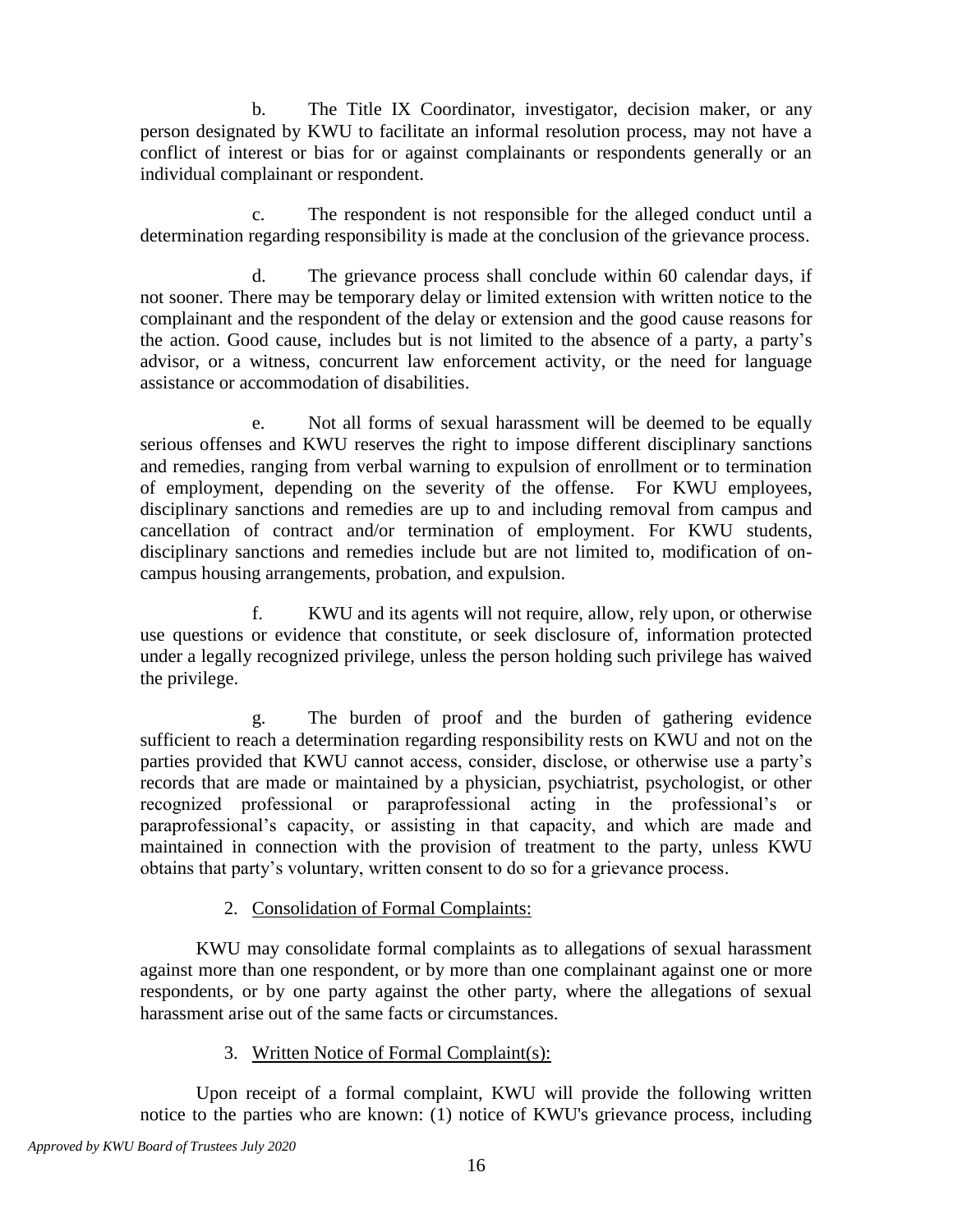the informal resolution process; and (2) notice of the allegations of sexual harassment potentially constituting sexual harassment as defined by Title IX regulations, including sufficient details known at the time and with sufficient time to prepare a response before any initial interview.

a. Sufficient details include the identities of the parties involved in the incident, if known, the conduct allegedly constituting sexual harassment under Title IX, and the date and location of the alleged incident, if known.

b. The written notice will include a statement that the respondent is presumed not responsible for the alleged conduct and that a determination regarding responsibility is made at the conclusion of the grievance process.

c. The written notice will inform the parties that they may have an advisor of their choice, who may be, but is not required to be, an attorney, and may inspect and review evidence. The advisor can participate in any related meeting or proceeding during the investigative and live hearing stages of the grievance process. If a party does not have an advisor present at the live hearing, KWU will provide without fee or charge to that party, an advisor of KWU's choice, who may be, but is not required to be, an attorney, to conduct cross-examination.

d. The written notice will inform the parties of any provision in KWU's employee code of conduct and student handbook that prohibits knowingly making false statements or knowingly submitting false information during the grievance process.

e. If, in the course of an investigation, KWU decides to investigate allegations about the complainant or respondent that are not included in the written notice, KWU will provide notice of the additional allegations to the parties whose identities are known.

# **4.** Dismissal of Formal Complaint Under Title IX:

If the conduct alleged in the formal complaint does not constitute sexual harassment as defined by Title IX even if proved (i.e. did not occur in KWU's education program or activity or did not occur against a person in the United State), then KWU will dismiss the formal complaint with regard to that conduct for purposes of sexual harassment under Title IX. **Dismissal does not preclude action under the non-Title IX provisions of this Policy, or any other KWU policy. Please see Section VII for information regarding the investigation of a non-Title IX complaint.**

a. KWU **may** dismiss the Title IX formal complaint or any allegations therein, if at any time during the investigation or hearing, a complainant notifies the Title IX Coordinator in writing that the complainant would like to withdraw the formal complaint or any allegations therein; the respondent is no longer enrolled or employed by KWU; or specific circumstances prevent KWU from gathering evidence sufficient to reach a determination as to the formal complaint or allegations therein. Dismissal does not preclude action under the non-Title IX provisions of this Policy, or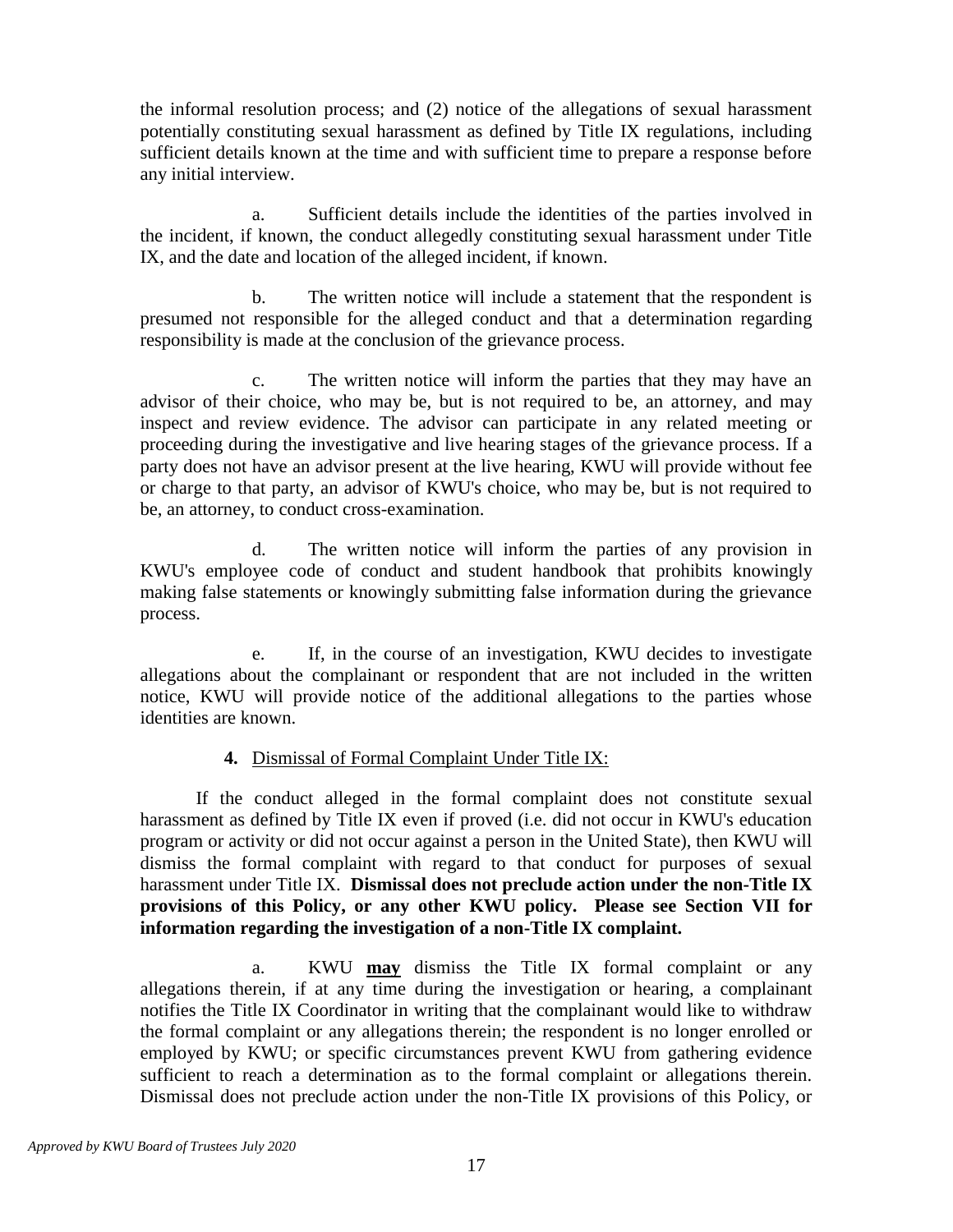any other KWU policy. Please see Section VII for information regarding the investigation of a non-Title IX complaint.

b. Upon a dismissal required or permitted under Title IX, KWU will promptly send written notice of the dismissal and the reason(s) therefore simultaneously to the parties. Depending on the basis for dismissal of the Title IX complaint, the complaint will move to the non-Title IX process.

#### 5. Investigation of Formal Title IX Complaint:

a. KWU will not restrict the ability of either party to discuss the allegations under investigation or to gather and present relevant evidence.

b. KWU will provide the parties with the same opportunities to have others present during any grievance proceeding, including the opportunity to be accompanied to any related meeting or proceeding by the advisor of their choice, who may be, but is not required to be, an attorney, and not limit the choice or presence of advisor for either the complainant or respondent in any meeting or grievance proceeding.

c. KWU applies the following restrictions and decorum rules equally to both parties' advisors:

- i. A party may have only one advisor during the grievance process;
- ii. Advisors must maintain confidentiality of the parties and proceedings;
- iii. Advisors cannot unreasonably delay the grievance process;
- iv. Advisors may not badger a witness;
- v. Advisors must be respectful to all witnesses, parties, the investigator, Title IX Coordinator, and the decision maker; and
- vi. Advisors must in good faith proffer relevant questions during the live hearing;

Repeated failure to follow these restrictions and decorum rules will result in the advisor being removed from the investigation and/or live hearing.

d. KWU will provide, to a party whose participation is invited or expected, written notice of the date, time, location, participants, and purpose of all hearings, investigative interviews, or other meetings, with sufficient time for the party to prepare to participate.

e. KWU will provide both parties an equal opportunity to inspect and review any evidence obtained as part of the investigation that is directly related to the allegations raised in a formal Title IX complaint, including the evidence upon which KWU does not intend to rely in reaching a determination regarding responsibility and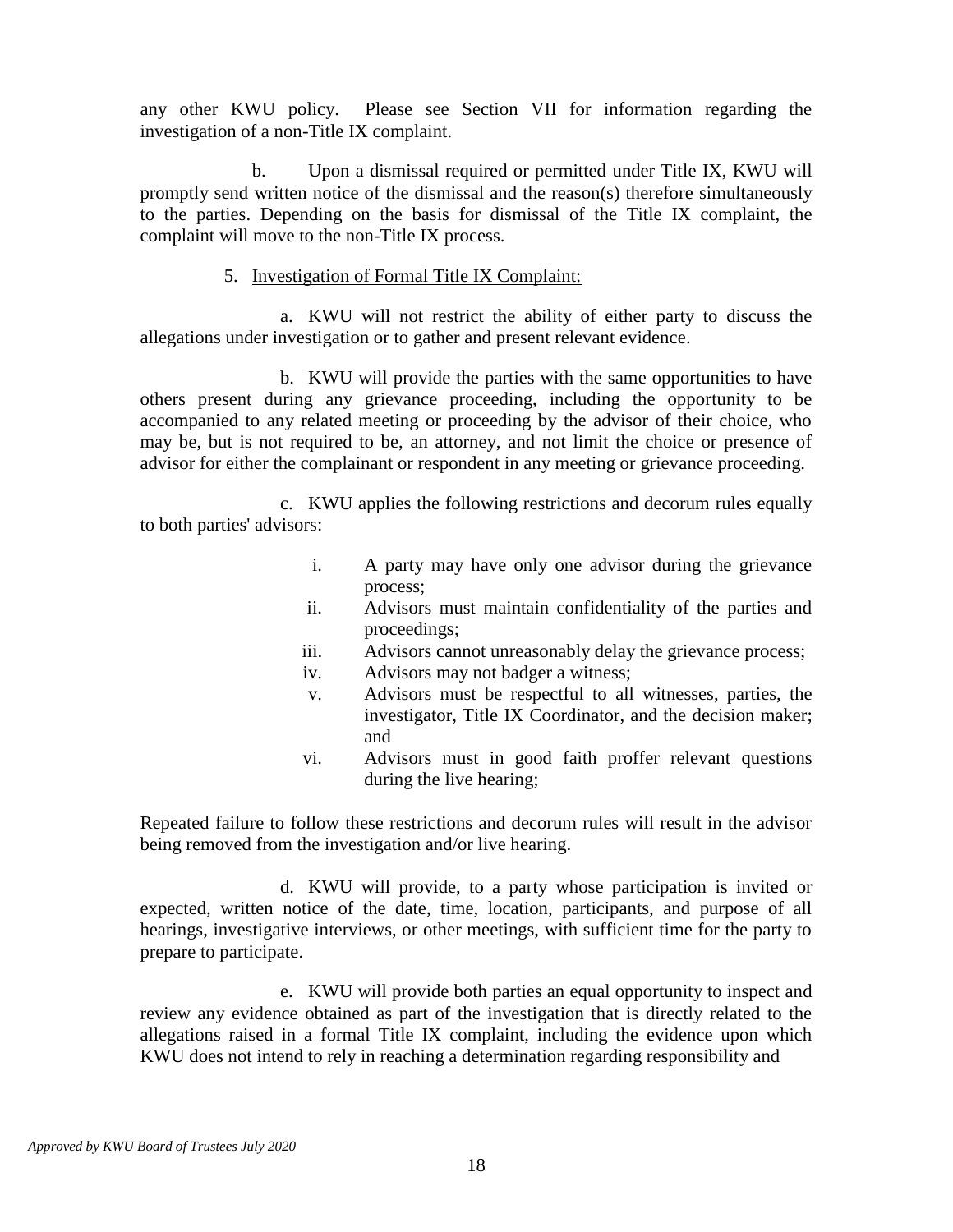inculpatory or exculpatory evidence whether obtained from a party or other source, so that each party can meaningfully respond to the evidence prior to conclusion of the investigation.

f. Prior to completion of the investigative report, KWU will send to each party and the party's advisor, if any, the evidence subject to inspection and review in an electronic format or a hard copy, and the parties will have at least ten (10) calendar days to submit a written response, which the investigator will consider prior to completion of the investigative report. KWU will make all such evidence subject to the parties' inspection and review available at any hearing to give each party equal opportunity to refer to such evidence during the hearing, including for purposes of crossexamination.

g. KWU will create an investigative report that fairly summarizes relevant evidence and, at least ten (10) calendar days prior to a live hearing send to each party and the party's advisor, if any, the investigative report in an electronic format or a hard copy, for their review and written response.

- 6. Live Hearings
	- a. Live hearings will involve the following individuals:
		- i. Complainant and his/her advisor;
		- ii. Respondent and his/her advisor;
		- iii. Hearing officer who will maintain decorum and determine relevance;
		- iv. Decision maker who will determine responsibility and sanctions;
		- v. Parties' witnesses;
		- vi. Possibly technology support; and
		- vii. University representative selected at the discretion of the Hearing Officer.

b. At the request of either party, KWU will provide for the live hearing to occur with the parties located in separate rooms with technology enabling the decision maker(s) and parties to simultaneously see and hear the party or the witness answering questions.

c. If a party does not have an advisor present at the live hearing, KWU will provide without fee or charge to that party, an advisor of KWU's choice, who may be, but is not required to be, an attorney, to conduct cross-examination on behalf of that party.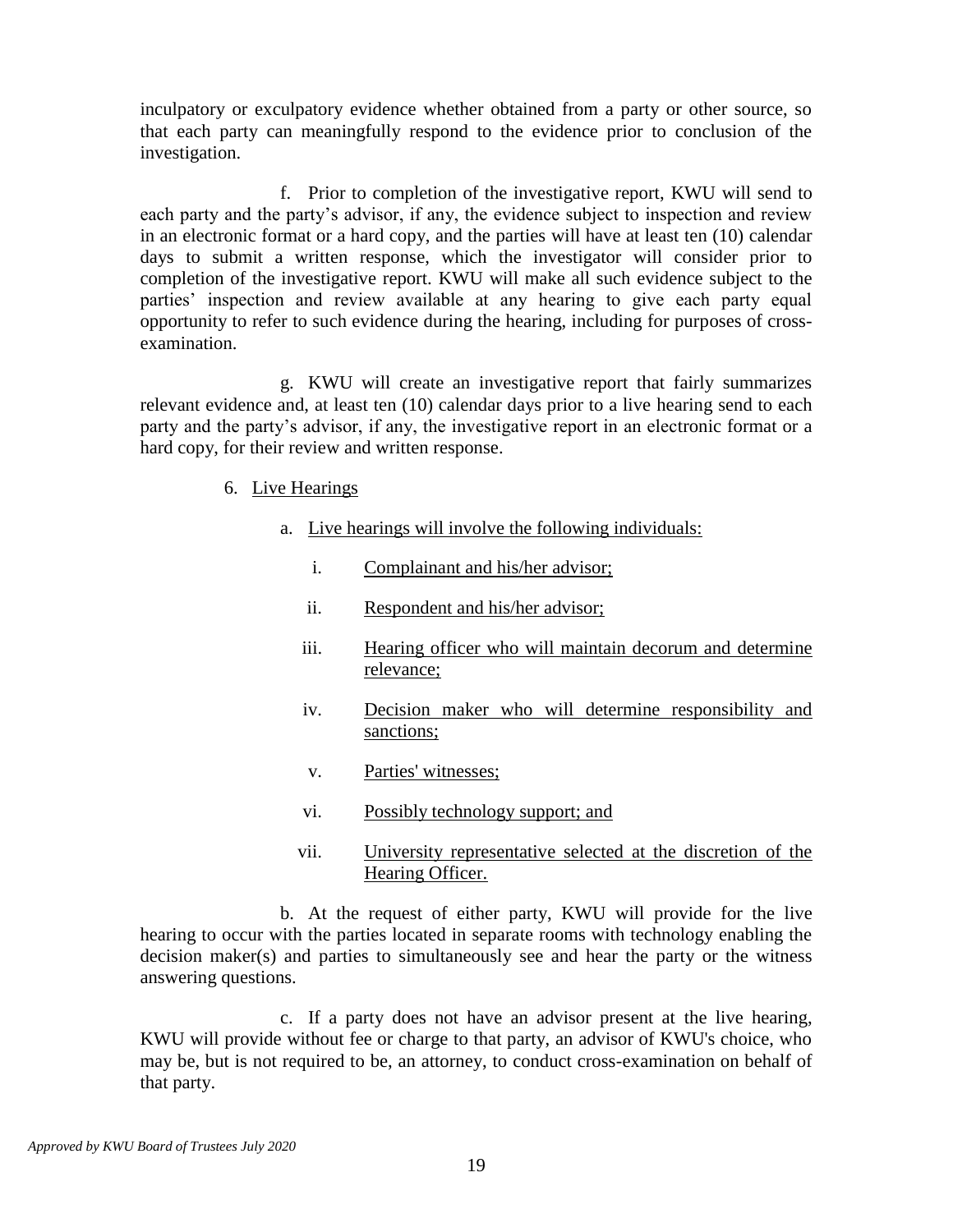d. Each party's advisor has an equal opportunity to present witnesses, including fact and expert witnesses, and other inculpatory and exculpatory evidence.

e. Each party's advisor is permitted to ask the other party and any witnesses all relevant questions and follow-up questions, including those challenging credibility. The complainant and respondent are prohibited from directly conducting cross-examination; there is no right to self-representation. Cross-examination will be conducted directly, orally, and in real time by the party's advisor of choice and never by a party personally.

f. Only relevant cross-examination and other questions may be asked of a party or witness. Before a complainant, respondent, or witness answers a crossexamination or other question, the hearing officer must first determine whether the question is relevant and explain any decision to exclude a question as not relevant.

g. Questions and evidence about the complainant's sexual predisposition or prior sexual behavior are not relevant, unless such questions and evidence about the complainant's prior sexual behavior are offered to prove that someone other than the respondent committed the conduct alleged by the complainant, or if the questions and evidence concern specific incidents of the complainant's prior sexual behavior with respect to the respondent and are offered to prove consent.

h. If a party or witness does not submit to cross-examination at the live hearing, the decision maker must not rely on any statement of that party or witness in reaching a determination regarding responsibility; provided, however, that the decision maker cannot draw an inference about the determination regarding responsibility based solely on a party's or witness's absence from the live hearing or refusal to answer crossexamination or other questions.

i. KWU will create an audio or audiovisual recording, or transcript, of any live hearing and make it available to the parties for inspection and review.

# 7. Determination Regarding Responsibility:

The decision maker will issue a written determination simultaneously to both parties regarding responsibility by applying the standard of evidence in Section II(B). The determination regarding responsibility becomes final either on the date that KWU provides the parties with the written determination of the result of the appeal, if an appeal is filed, or if an appeal is not filed, the date on which an appeal would no longer be considered timely. The written determination will include the following components:

a. Identification of the allegations potentially constituting sexual harassment as defined by Title IX;

b. A description of the procedural steps taken from the receipt of the formal complaint through the determination, including any notifications to the parties, interviews with parties and witnesses, site visits, methods used to gather other evidence, and hearings held;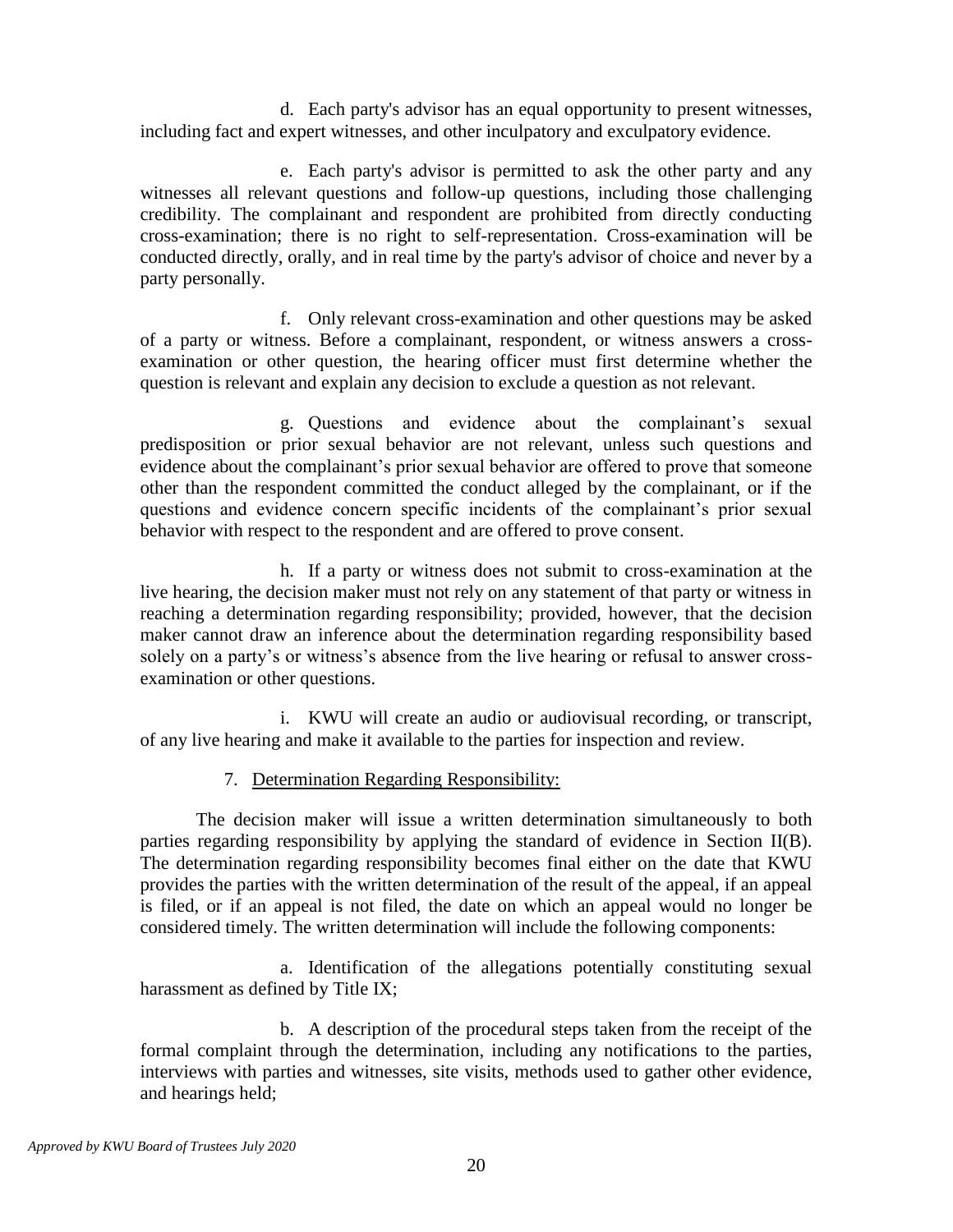c. Findings of fact supporting the determination;

d. Conclusions regarding the application of the KWU's code of conduct to the facts;

e. A statement of, and rationale for, the result as to each allegation, including a determination regarding responsibility, any disciplinary sanctions KWU imposes on the respondent, and whether remedies designed to restore or preserve equal access to KWU's education program or activity will be provided by KWU to the complainant; and

f. KWU's procedures and permissible bases for the complainant and respondent to appeal.

#### **E. Step 4: Informal Resolution Process**

1. KWU will not require informal resolution as a condition of enrollment, continuing enrollment, employment, continuing employment, enjoyment of any other right, waiver of the right to an investigation and adjudication of formal complaints of sexual harassment consistent with this section.

2. KWU's informal resolution process will consist of a mediation between the Parties. Advisors may not be present.

3. The facilitator of the informal resolution process will be trained on the tenets of the grievance process and not have a bias or conflict of interest against the Parties, specifically or generally.

4. KWU will not require the parties to participate in an informal resolution process and will not offer an informal resolution process unless a formal complaint is filed. However, at any time prior to reaching a determination regarding responsibility KWU may facilitate an informal resolution process, such as mediation, that does not involve a full investigation and adjudication, provided that KWU:

a. Provides to the parties a written notice disclosing – the allegations, the requirements of the informal resolution process including the circumstances under which it precludes the parties from resuming a formal complaint arising from the same allegations, provided, however, that at any time prior to agreeing to a resolution, any party has the right to withdraw from the informal resolution process and resume the grievance process with respect to the formal complaint, and any consequences resulting from participating in the informal resolution process, including the records that will be maintained or could be shared;

b. Obtains the parties' voluntary, written consent to the informal resolution process; and

c. Does not offer or facilitate an informal resolution process to resolve allegations that an employee sexually harassed a student or in other cases where informal resolution is inappropriate, such as complaints that involve allegations of sexual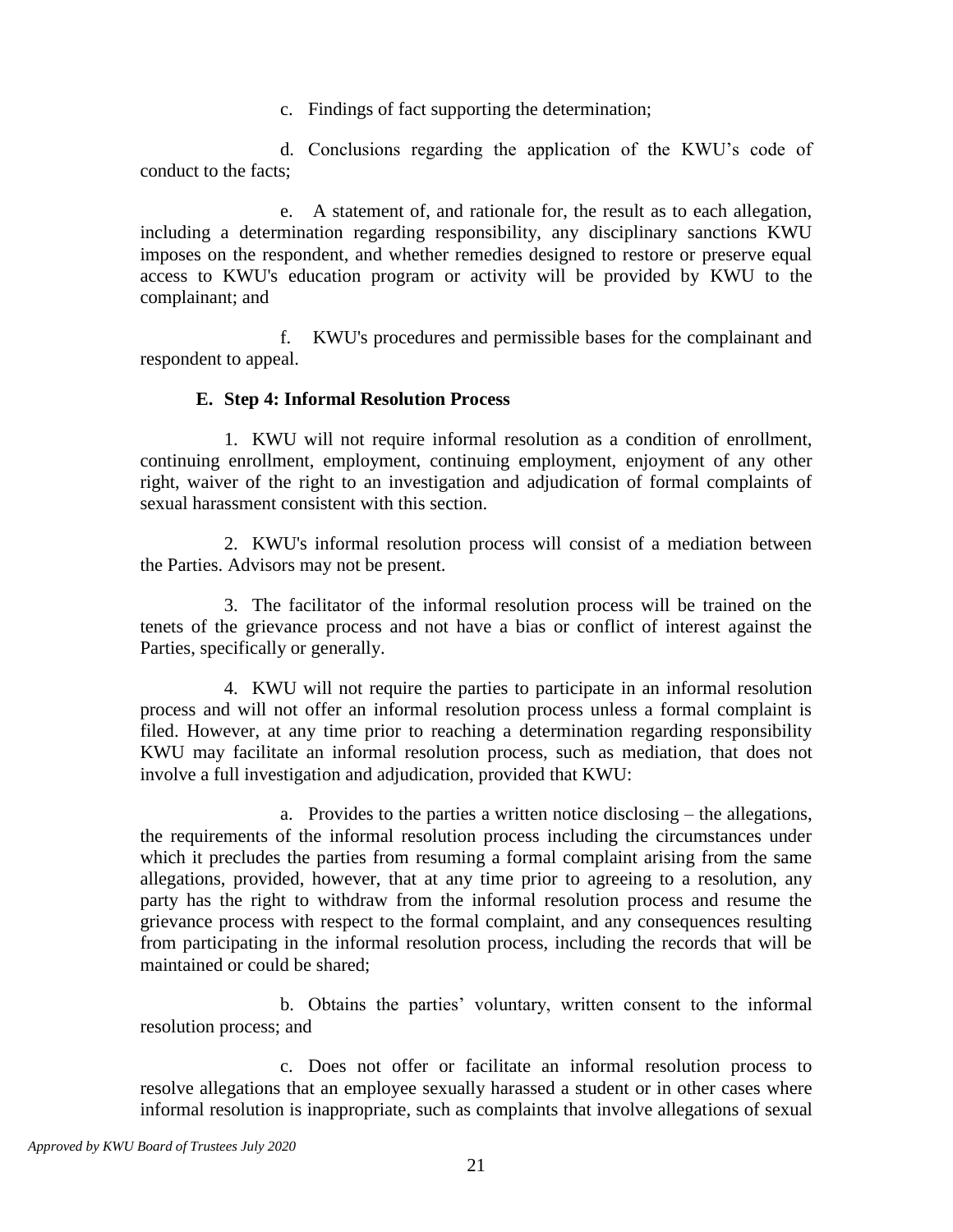assault, rape, statutory rape, incest or involving violence resulting in significant harm to others.

d. The grievance process time period provided in  $IX(D)(1)(d)$  may be reasonably extended where a party opts into the informal process and then opts out.

# **VII. PROCEDURE FOR HANDLING NON-TITLE IX COMPLAINTS**

Conduct that meets the definition of a Non-Title IX complaint will follow the procedure set forth in this Section. In most cases, complaints will begin in the Title IX grievance process (Section VI) until a definitive determination can be made that the conduct does not constitute Title IX sexual harassment. **Complaints filed according to the Title IX procedure may be handled pursuant to this Section if it is determined after the Title IX investigation phase that the complaint does not meet Title IX's definition of sexual harassment** (e.g., the sexual harassment is against a person not in the United States, the sexual harassment did not occur at a building owned or controlled by a student organization officially recognized by KWU).

# **A. Definitions Applicable to This Section**

1. **Camp Counselors and Program Leaders** are those members who in the course and scope of their employment or service conduct activities at or on behalf of KWU and come in contact with protected persons.

2. **Complainant** is the person who makes either a formal or informal complaint asserting a violation of this Policy. The complainant does not need to be the victim of reported misconduct, and KWU understands that persons subject to coercion, threats, or those in a relationship with an imbalance of power may not feel free to make a complaint. Accordingly, KWU encourages reporting of prohibited conduct by witnesses and knowledgeable persons as well as those who believe they have been subjected to prohibited conduct hereunder.

3. **Hostile Environment Caused by Sexual Harassment** occurs when an employee is subject to unwelcome advances, sexual innuendos, or offensive gender-related language that is sufficiently severe or pervasive from the perspective of a reasonable person.

4. **Non-Consensual Sexual Contact** is any intentional sexual touching with any body part or object, by any person upon another without consent and/or by force.

5. **Non-Consensual Sexual Intercourse** means sexual contact, usually of genitals, by any person upon another without consent and/or by force. It includes oral, anal and vaginal penetration, however slight, to any degree, with any object.

6. **Respondent** is the person alleged to have violated this Policy.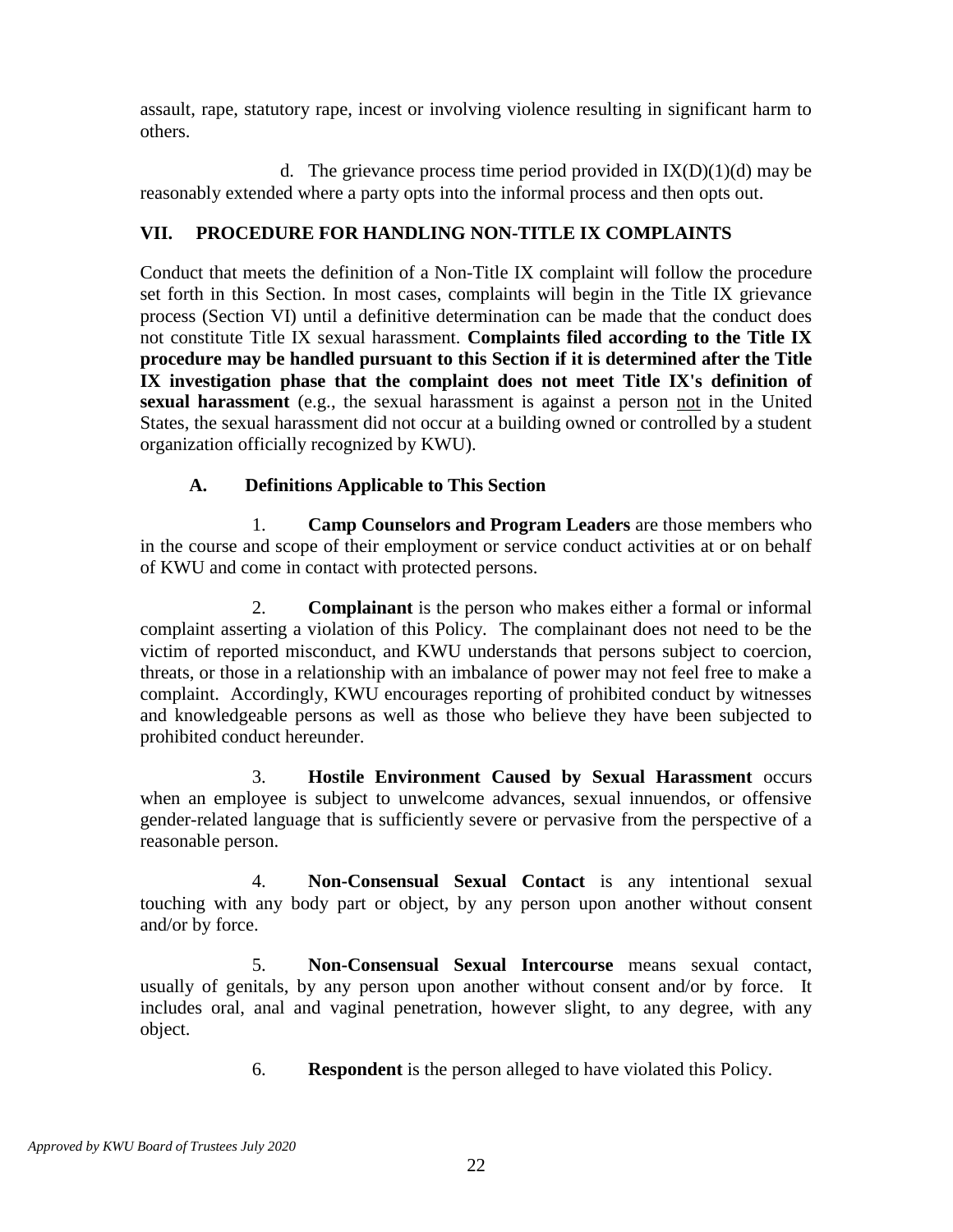7. **Sexual Intimidation** involves one person threatening another person so that the first person will commit a sex act against the other person; engaging in indecent exposure; or stalking a person who reasonably perceives the stalker is pursuing a romantic and/or sexual relationship.

#### **B. Step 1- The Initial Report:**

1. **Manner of Reporting Complaints.** Any person covered by the Policy who wishes to make a complaint hereunder should: (a) Report the complaint to the Title IX Coordinator; (b) Report the complaint to the head of the department or unit in which the conduct occurred, but if that person's conduct is the reason for the complaint, then report the conduct to the next higher level of supervision (or Title IX Coordinator); or (c) If the matter complained of involves sexual harassment between two or more employees of KWU, report the complaint to Human Resources. Students or graduate students may also report their complaint to the Office of the Vice President for Student Development or any faculty member. Faculty members receiving reports under this Policy should report the matter to the Title IX Coordinator.

Anonymous complaints cannot be ignored. While KWU endeavors to investigate all complaints, including anonymous complaints, the nature of anonymous complaints makes investigation, determination, and remediation more difficult and, at times, impossible. Further, while KWU attempts to protect the identity of complainants who do not wish to be identified, this may not always be possible.

The initial report may be oral or written. If reported orally, notes may be taken by the Coordinator and/or an investigator, who may request the complainant review the notes and acknowledge that they are correct and complete, or may request the complainant to provide a written statement. The initial report should include as much information as possible regarding the alleged conduct or the incidents, including but not limited to: the dates and locations of the conduct; the effect the conduct has had on the alleged victim's or complainant's employment, learning or living environment, or ability to participate in KWU programs or activities; and the name and title of the person alleged to have engaged in the conduct.

It is important for all persons to preserve any relevant evidence related to the complaint, including electronic communications such as text messages and email, photographs, and physical evidence.

**2. Presence of Advocate.** In the event of a sexual violence or stalking complaint, during the interview of complainant or alleged victim, a representative from DVACK or other appropriate advocate can be present.

**3. Reporting of Alleged Criminal Conduct**. If a complainant believes that a criminal act has occurred, then the complainant should make a criminal complaint to the police. The Title IX Coordinator and/or an investigator can assist the complainant in making the report to police. The Title IX Coordinator and/or an investigator may also advise the complainant that he/she may decline to notify the police. Complainants should understand that the criminal justice system and this Policy have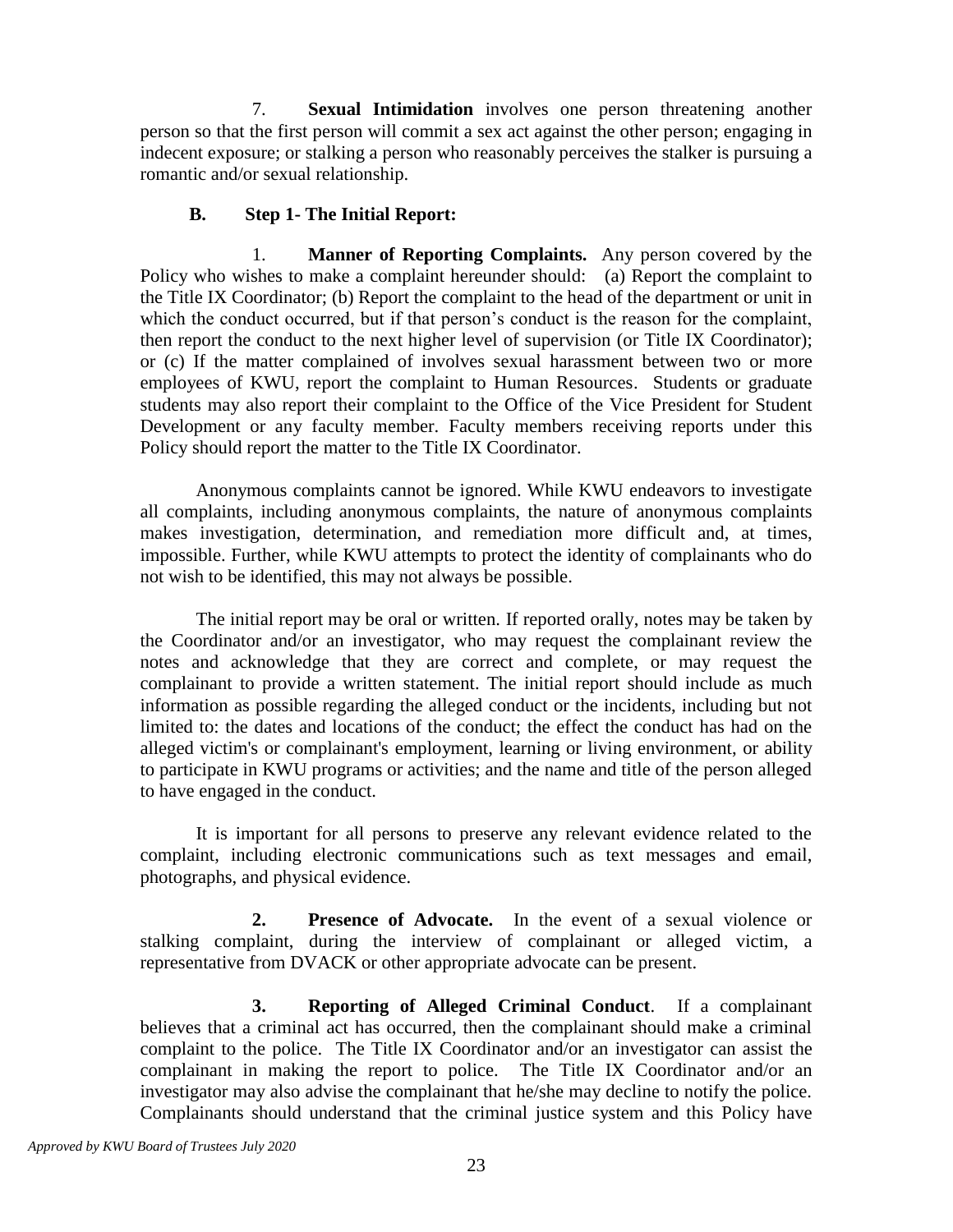separate procedures, and if the complainant wishes for both processes to move forward, the report must be made separately to KWU and police authorities. KWU is not obligated to make a police report where the complainant refuses to do so or does not cooperate in such reporting. Complainants or alleged victims, as applicable, may also request a protection from abuse order under the Protection from Stalking Act, K.S.A. 60-31a01. If such an Order is issued, KWU will assist in enforcing this order on campus.

**4. No Jurisdiction.** If the Title IX Coordinator determines that he/she has no jurisdiction to investigate a complaint made under this Policy, or that the alleged conduct, even if true, would not constitute a violation of this Policy, then the Coordinator will notify the complainant that the complaint does not warrant further review under this Policy. This notice will explain the decision and refer the complainant to the appropriate KWU office.

**5. Interim Measures and Actions**. The Title IX Coordinator will also consider, and may consult with the President as to, whether interim measures should be put in place to ensure accommodations for the complainant or alleged victim. Interim measures will be determined on a case by case basis and may include one or more of the following measures:

#### *For students:*

- Provision of academic support services, like tutoring;
- Provision of alterations to the student's class schedule to ensure the complainant and accused student do not attend the same classes;
- Moving the reporting student or accused student to a different residence hall;
- Provision of an escort to ensure the student can move safely between classes and KWU activities;
- Adjustments to academic workload (including extending deadlines or incompletes);
- Adjustment to work schedules;
- Change in housing assignments, extracurricular activities, housing, and/or on-campus dining arrangements;
- Skyping or other Electronic Means of Class Participation;
- No Contact Directives; and
- Separate Exam times and locations.

#### *For employees:*

- Reassignment of job duties or supervisor;
- Relocation of work site; and
- Administrative leave with pay.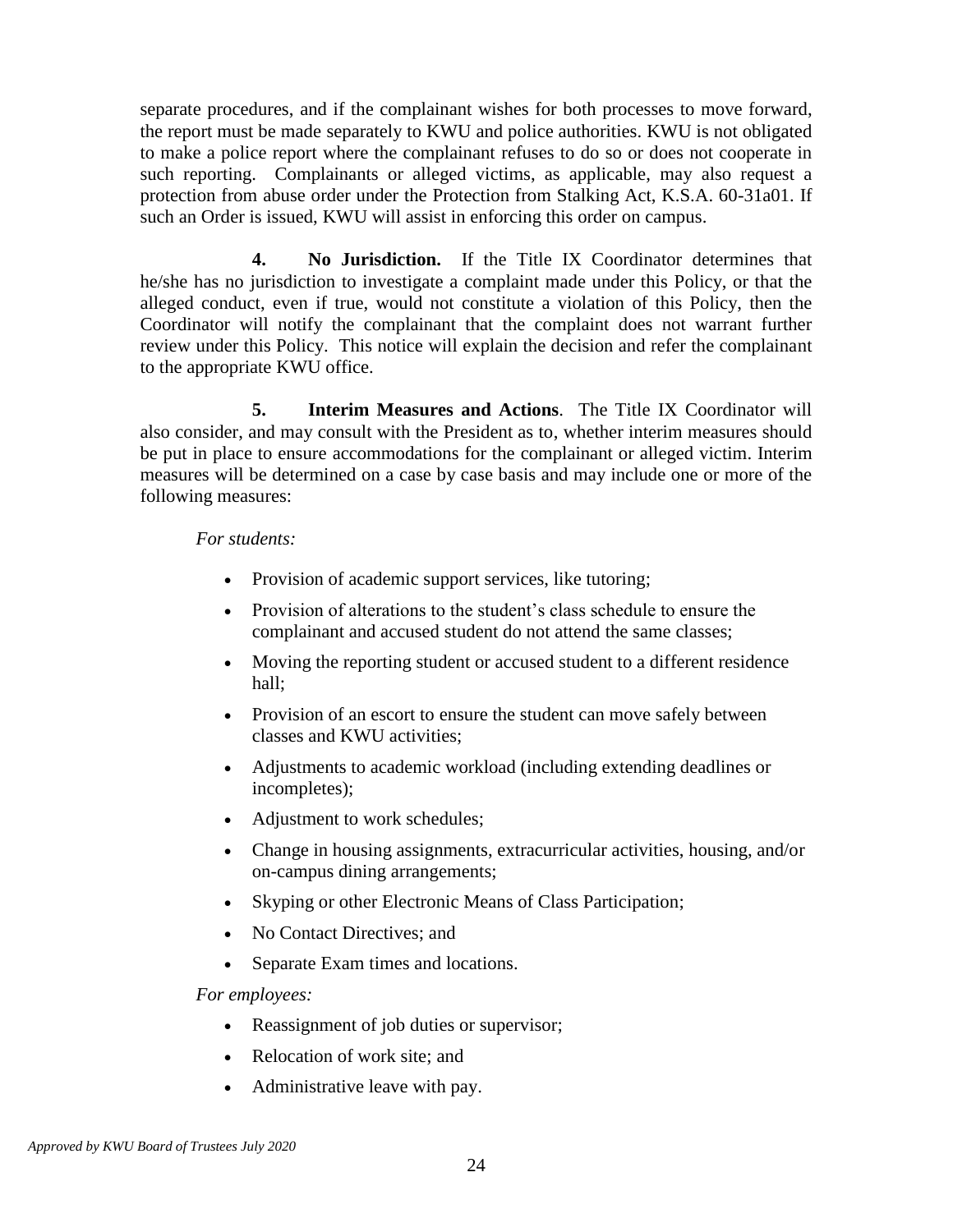The above referenced list is not exhaustive but merely examples of some of the interim measures KWU may offer in a particular situation.

Depending on the specific nature of the allegation, interim actions applicable to the respondent may include, but are not limited to the following:

- Imposition of a No-Contact Directive (a directive that the parties refrain from having contact with one another, their families, and/or their personal possessions, directly or through proxies, whether in person or via electronic means, pending the investigation and, if applicable, the hearing);
- Provision of counseling services;
- Provision of medical services;
- Suspension;
- Suspension of housing contract; and
- Administrative leave with or without pay.

# **C. Step 2- Formation of the Investigation/Inquiry Team:**

Once the Title IX Coordinator receives a complaint and deems the complaint to be within the jurisdiction of this Policy, the Coordinator will form the investigation/inquiry team for review of the facts and case. The team will consist of a lead and secondary investigator.

# **D. Step 3- Initial Evaluation of the Complaint:**

The Title IX investigators will interview the complainant and/or alleged victim as soon as possible after the initial report is made to obtain preliminary and sufficient information to begin the investigation/inquiry. A complainant's failure or refusal to participate in the investigation/inquiry process may prevent the team from investigating the alleged conduct. To the extent possible, the investigators will proceed with an investigation if a report alleges conduct that would constitute a violation of this policy.

# **E. Step 4- Initial Summary of Complaint:**

The investigators may make an initial summary of the complaint (particularly when the complaint was made verbally) from the initial contact with the complainant, and/or witnesses with first-hand knowledge as to the reported conduct, and review of the written complaint, if any. After the initial summary of the complaint is made, the complainant, or alleged victim, where appropriate, may be given an opportunity to review the summary to verify its completeness and accuracy.

# **F. Step 5- Investigation/Inquiry and Written Report:**

Following the initial evaluation of the complaint, the investigation/inquiry team will proceed as follows.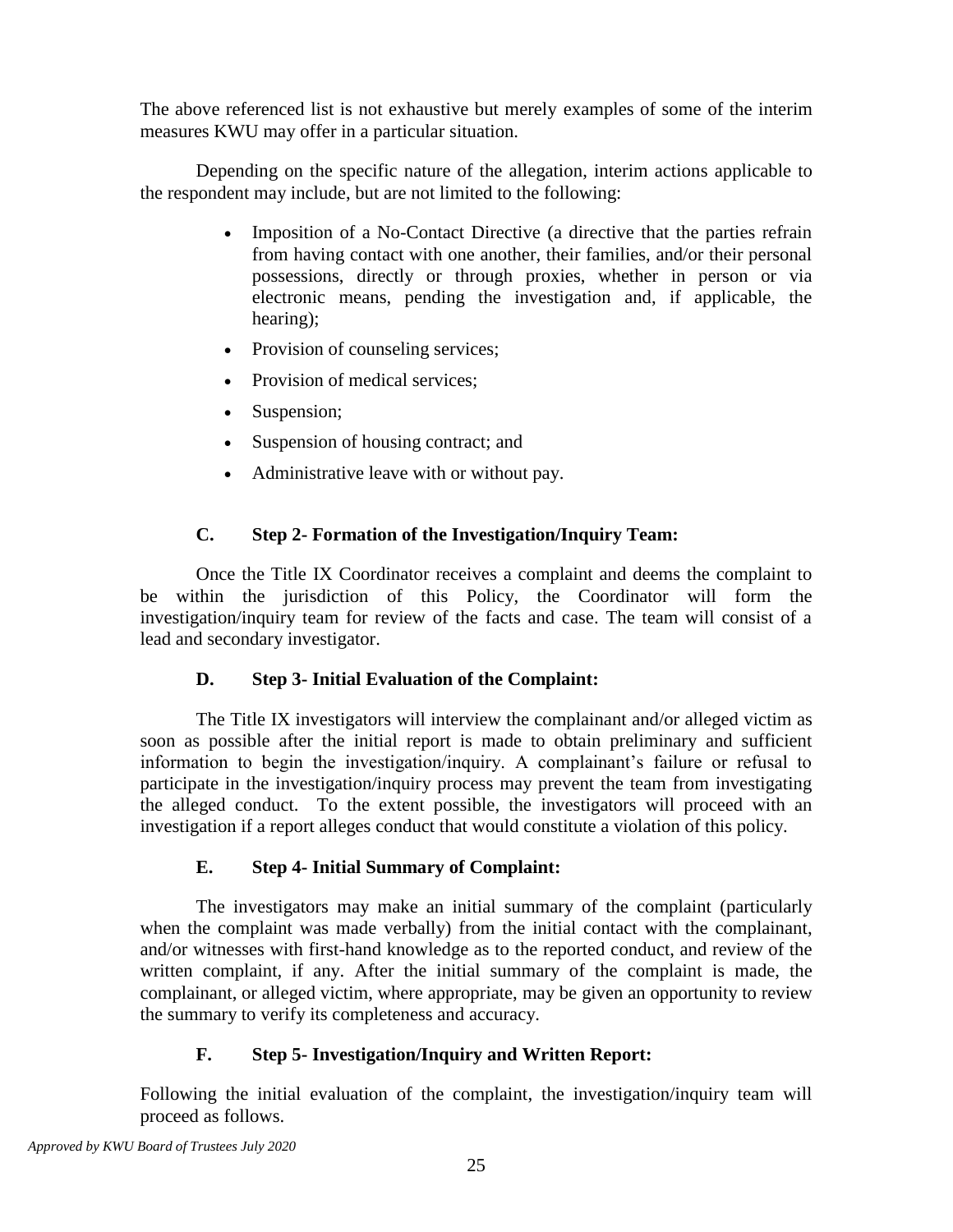**1. Contact with Respondent.** The investigators will attempt to make contact with and interview the respondent. This will normally be completed within ten (10) working days of the initial report, absent extenuating circumstances. Respondent will be provided with a copy of the complaint, if it was made in writing, and will be provided with a copy of the initial summary of the complaint, if one was made. The investigators will also provide the respondent with a copy and/or an explanation of the procedures under this Policy, and will admonish the respondent not to retaliate against the complainant, alleged victim, or others involved in the investigation, which retaliatory conduct is prohibited.

After the initial interview with the respondent, a written copy of the notes of the interview will be given to the respondent. The respondent will have seven (7) working days to provide written response or rebuttal to the complaint to the investigation/inquiry team following the first contact and interview with the investigators. Additionally, the respondent will be informed that the investigation/inquiry will proceed with or without the respondent's response. The respondent may also provide evidence to the investigators relating to any allegations contained in the complaint or which is relevant to the investigation, and may identify in writing to the investigators persons who are witnesses who can provide first-hand information about the subject matter of the complaint.

**2. Response.** The investigators will receive, clarify and evaluate the respondent's responses to the complainant. The investigators should consider evidence provided by the respondent and reasonably and appropriately include it in the written report to be submitted to the Coordinator. The investigation/inquiry team is not required to interview persons identified merely to provide character information about the respondent, complainant or the alleged victim, and may reasonably limit its inquiry to sources which might provide direct and relevant evidence relating to the conduct identified in the complaint and investigation. In the event the respondent provides evidence, including first-hand accounts, which controvert the allegations of the complainant or victim, such information should normally be provided to the complainant or victim in the course of the investigation and they should be given an opportunity to respond.

**3. Investigate.** The investigators will interview any persons with specific knowledge of the alleged incident(s) and review relevant policies, procedures, files, documents and records.

**4. Written Report.** The investigators will prepare a written report of their investigation and submit it to the Coordinator, normally within fifteen (15) working days from the point that investigators receive notification of their first contact with respondent, absent extenuating circumstances. The written report should include the investigators' credibility assessments of the witnesses and evidence gathered. If the Coordinator has any questions about the contents of the written report, or any evidence cited therein, the investigators will conduct any necessary follow-up and/or provide clarification to the Coordinator as soon as practicable.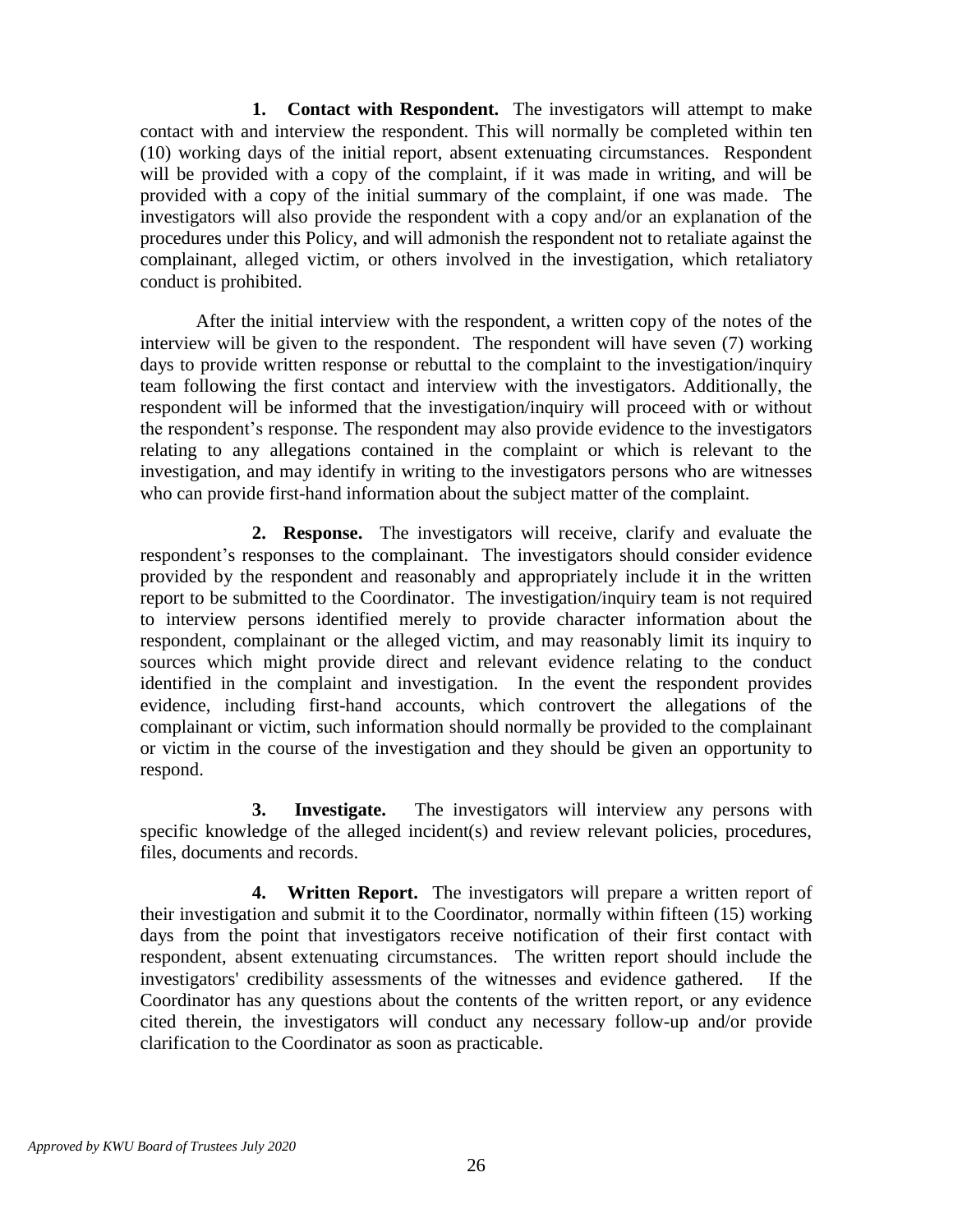#### **G. Step 6- Determination and Written Determination:**

Where a complaint is dismissed from the Title IX grievance process after the Title IX investigation phase, the complaint moves to Step-6 of the Non-Title IX grievance process.

The Title IX Coordinator shall review the investigators' written report, will consider all the information therein, and shall determine whether or not the respondent's reported conduct violated this Policy, based on the preponderance of the evidence and the credibility determinations made by the investigators. The Coordinator will issue a written determination, normally with fifteen (15) working days of receipt of the investigators' written report, absent extenuating circumstances. The written determination shall be provided to the complainant and/or the victim, as appropriate, as well as to the respondent or his/her legal counsel as appropriate and to the President and Provost. If necessary to protect the identity of witnesses or to maintain confidentiality of personnel or other privileged matters, the Coordinator may redact portions of the written determination provided to the complainant, alleged victim and/or respondent. No redactions should be made in the written determination provided to the President or Provost.

The Coordinator's written determination will include findings of facts, a determination of whether the respondent violated this Policy, and should reference this Policy which provides what the complainant and/or respondent must do to file an appeal of the written determination. If the Coordinator determines that the respondent violated this Policy, the Provost will determine appropriate disciplinary action. Either party may appeal the Coordinator's written determination on one of the three bases outlined in Section VIII.

#### **H. Step 7 – Disciplinary Sanctions**

KWU reserves the right to take whatever measures it deems necessary in response to the Coordinator's written determination that this Policy was violated. Such measures include, as to employees, discipline up to and including cancellation of contract and/or termination of employment; and as to students, include but are not limited to, modification of on-campus housing arrangements, probation, and expulsion. Other members of KWU's community, upon a finding of a violation, shall be subject to removal from campus, cancellation of contract or other sanctions necessary, in the discretion of KWU, to address the behavior. Not all forms of sexual misconduct, assault and/or harassment will be deemed to be equally serious offenses and KWU reserves the right to impose different sanctions, ranging from verbal warning to expulsion of enrollment or to termination of employment, depending on the severity of the offense. KWU will consider the concerns and rights of both the victim or complainant and the respondent.

If the Coordinator determines that this Policy was violated, the Provost decides the sanctions. Within ten (10) calendar days from the date the Coordinator's written determination was issued, the complainant and respondent may submit written comments to the Provost regarding the Coordinator's report and written determination. The Provost will issue a written decision on sanctions in a timely fashion after the expiration of the ten (10) calendar day comment period, and within twenty (20) calendar days after receipt of

*Approved by KWU Board of Trustees July 2020*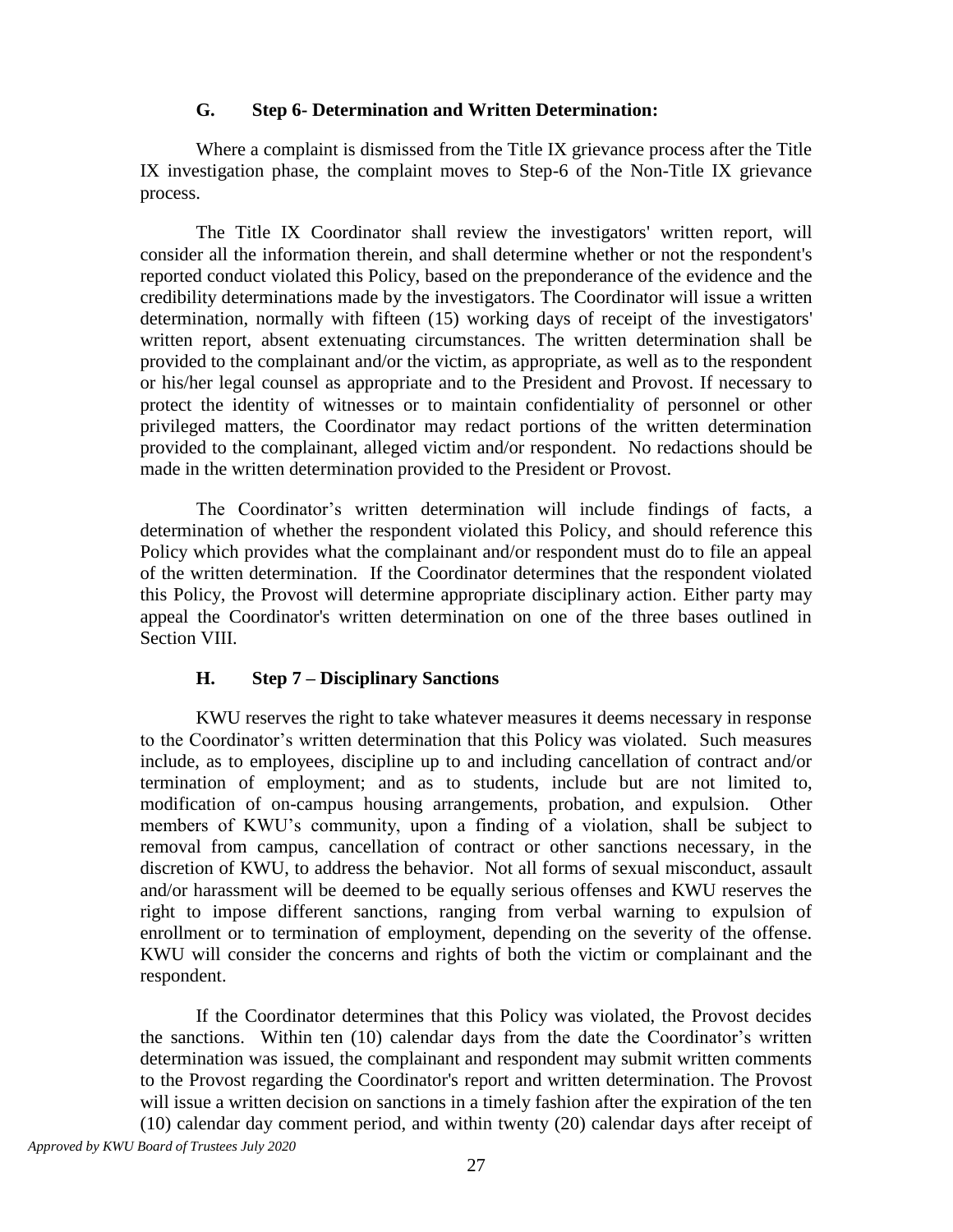the Coordinator's report. The Provost's written decision on sanctions will be issued to the respondent and to the President. Once sanctions are decided, they shall be implemented immediately, unless they are appealed based on one of the three bases outlined in Section VIII.

Where there is a final determination that a faculty member has violated this Policy, such outcome and any resulting sanction cannot be grieved as an adverse action under the grievance procedures in the Faculty Handbook.

#### **VIII. APPEAL OF DECISION MAKER'S OR COORDINATOR'S FINDINGS OR PROVOST'S SANCTIONS:**

For Title IX and non-Title IX claims of sexual harassment, the complainant and respondent may appeal from a determination regarding responsibility and from a dismissal of a complaint. In the case of non-Title IX claims, an alleged victim who was not the complainant but cooperated in an investigation initiated by a third-party may also be entitled to appeal the findings.

The parties in a Title IX and non-Title IX grievance process may appeal the outcome on three bases: (1) procedural irregularity that affected the outcome of the matter; (2) new evidence that was not reasonably available at the time the determination regarding responsibility or dismissal was made, that could affect the outcome of the matter; and (3) Title IX Coordinator, investigator(s), or decision maker(s) had a conflict of interest or bias for or against complainants or respondents generally or the individual complainant or respondent that affected the outcome of the matter.

A Title IX complainant entitled to remedies need not file an appeal to challenge KWU's selection of remedies; instead, the Title IX Coordinator is responsible for effective implementation of remedies. This permits a Title IX complainant to work with the Title IX Coordinator to select and effectively implement remedies designed to restore or preserve the complainant's equal access to education.

The appellant must submit an appeal to the Title IX Coordinator to be considered by the Appeal Team. **An appeal must state every ground on which the appeal is based. The appeal must be submitted in writing within seven (7) calendar days from the date of the written determination.** KWU will notify the other party in writing when an appeal is filed. The other party will have **seven (7) calendar** days from the date the appeal is submitted to provide a written statement in support of, or challenging the outcome.

The Title IX Coordinator shall appoint the Appeal Team, consisting of two members of the KWU Faculty and/or staff. The Appeal Team will not include the decision maker(s) that reached the determination regarding responsibility or dismissal, the investigator(s), or the Title IX Coordinator.

On appeal, the Appeal Team does not conduct a new investigation. The Appeal Team may review the written investigation report of the investigation/inquiry team, as well as the written determination, and any other information requested by the Appeal Team. The Appeal Team may only decide, based upon the information presented,

*Approved by KWU Board of Trustees July 2020*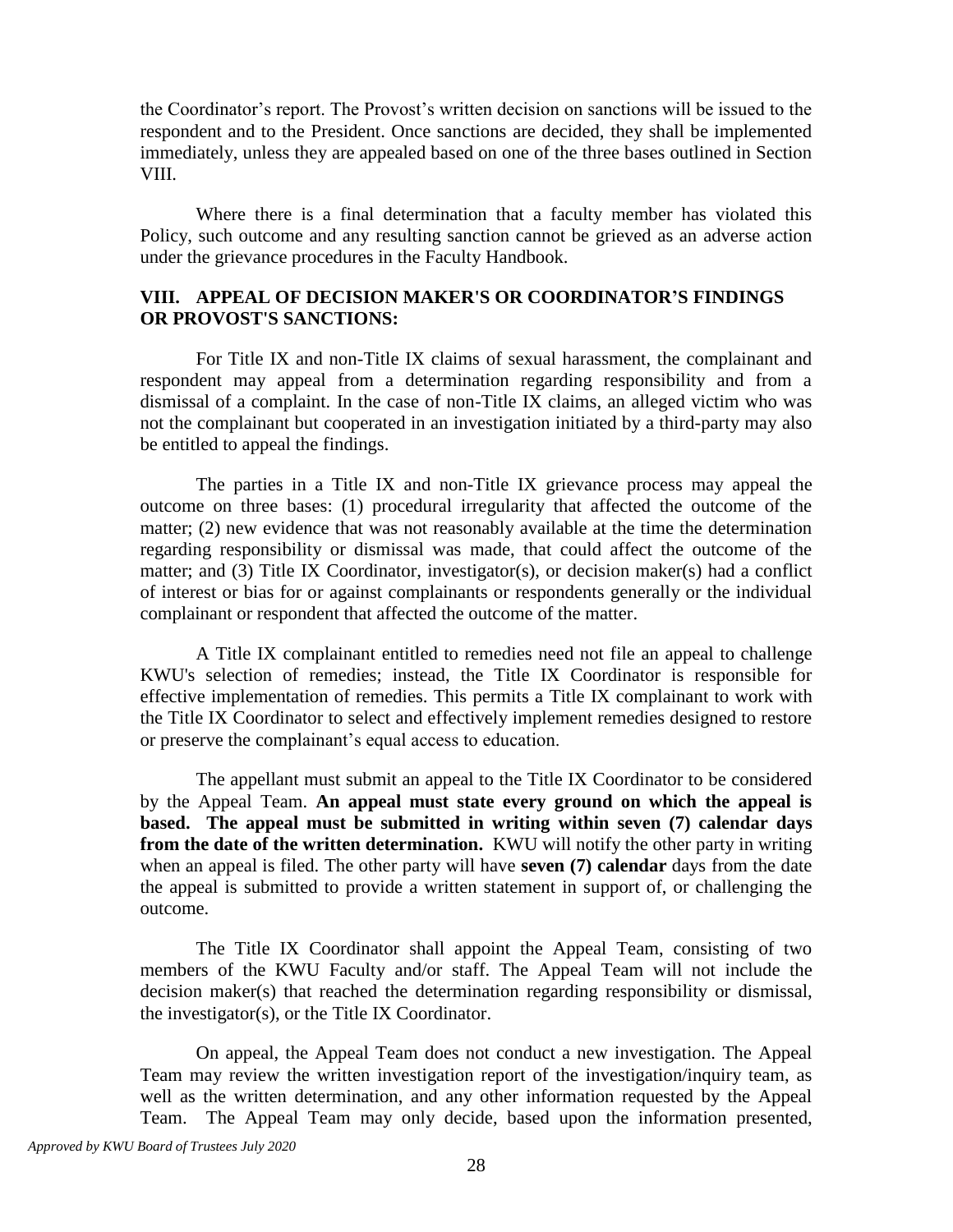whether the written determination was "clearly erroneous" (i.e., plainly in error). The Appeal Team will defer to the investigation/inquiry team and the written determination for all credibility decisions (e.g., who is telling the truth). If an error(s) was made that would not have changed the determination (i.e., "harmless error"), then that error must be disregarded.

The Appeal Team should rule on an appeal in a timely fashion, preferably within twenty (20) calendar days after receipt of the initial appeal. Rulings should be made in writing describing the result of the appeal and the rationale for the result, with copies sent simultaneously to the complainant; alleged victim, where appropriate; respondent; President; Provost; and Coordinator.

For all appeals, the determination regarding responsibility becomes final either on the date that KWU provides the parties with the written determination of the result of the appeal, if an appeal is filed, or if an appeal is not filed, the date on which an appeal would no longer be considered timely.

# **IX. TITLE IX RECORDKEEPING**

KWU will maintain for a period of seven (7) years records of:

- Each sexual harassment investigation including any determination regarding responsibility and any audio or audiovisual recording or transcript, any disciplinary sanctions imposed on the respondent, and any remedies provided to the complainant designed to restore or preserve equal access to KWU's education program or activity;
- Any appeal and the result therefrom;
- Any informal resolution and the result therefrom; and
- All materials used to train Title IX Coordinators, investigators, decision makers, and any person who facilitates an informal resolution process.

# **X. RETALIATION PROHIBITED**

KWU prohibits retaliation of any sort against a person bringing a complaint or otherwise cooperating in the investigation of a complaint under this Policy. No person may intimidate, threaten, coerce, or discriminate against any individual for the purpose of interfering with any right or privilege secured by Title IX, or because the individual has made a report or complaint, testified, assisted, or participated or refused to participate in any manner in an investigation, proceeding, or hearing under this Policy.

Intimidation, threats, coercion, or discrimination, including charges against an individual for code of conduct violations that do not involve sex discrimination or sexual harassment, but arise out of the same facts or circumstances as a report or complaint of sex discrimination, or a report or formal complaint of sexual harassment, for the purpose of interfering with any right or privilege secured by Title IX or this part, constitutes retaliation.

Accordingly, the initiation of a bona fide complaint under this Policy or cooperation in such an investigation will not adversely affect that member's status/position, evaluation, wages, advancement, assigned duties, shifts or any other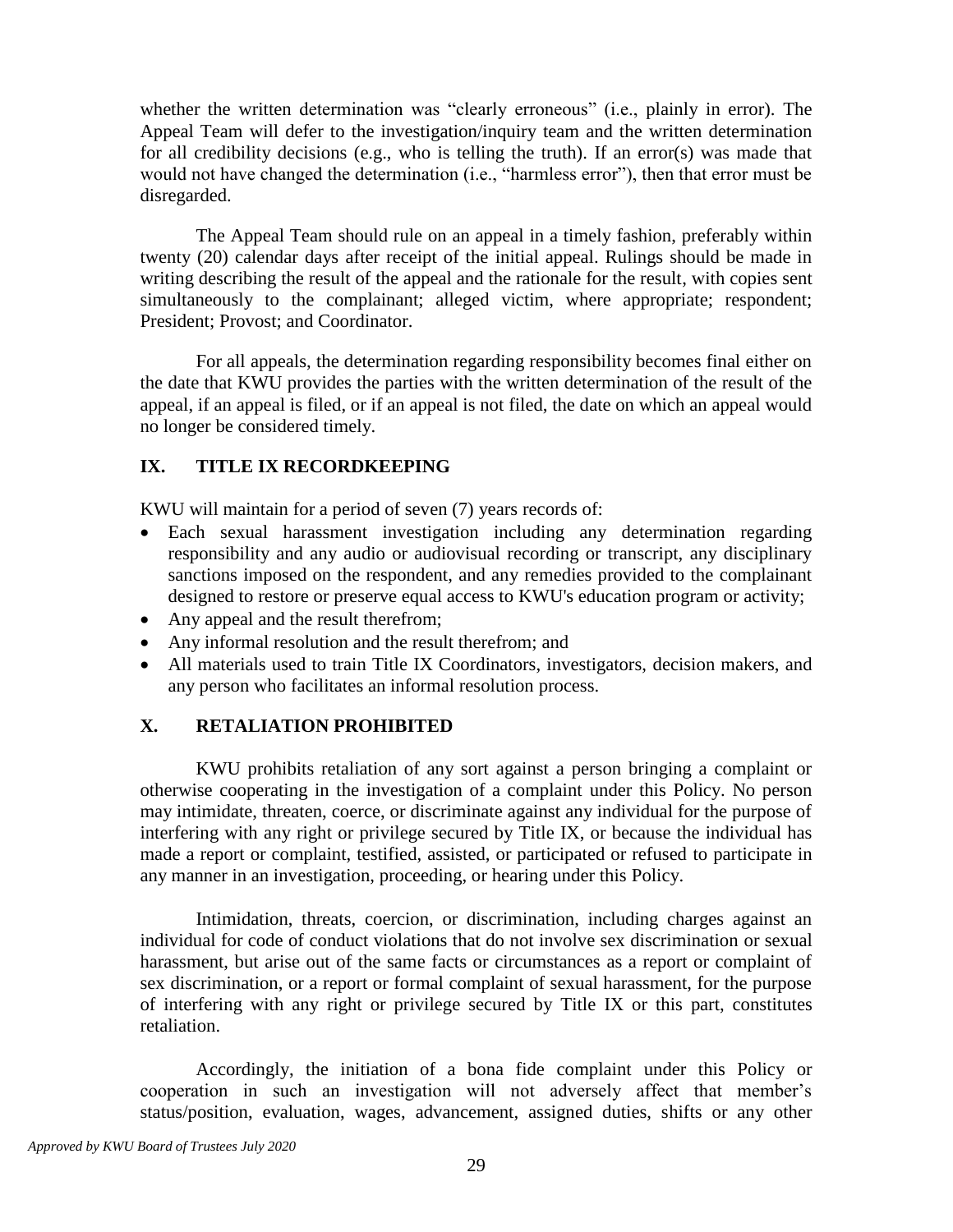aspect of the member's experience at KWU. Conversely, charging an individual with a code of conduct violation for making a materially false statement in bad faith in the course of a grievance proceeding does not constitute retaliation prohibited, provided, however, that a determination regarding responsibility, alone, is not sufficient to conclude that any party made a materially false statement in bad faith.

Should a member feel he or she is being retaliated against, he or she should report such action immediately as otherwise described herein.

#### **XI. INSTITUTIONAL RESPONSES**

#### **A. Public Information**

All requests from the media, the campus community at large or the general public, for information concerning an alleged incident of sexual assault, harassment or other forms of sexual misconduct should be directed to KWU Public Relations. Failure to comply with this requirement may subject a member to possible sanctions including, but not limited to, expulsion, suspension, removal from campus, cancellation of contract and/or termination of employment.

# **B. Public Notification of Incidents**

As required by law, KWU collects and annually reports statistical information concerning sexual misconduct occurring within its jurisdiction. To promote public safety, KWU also alerts the campus community to incidents and trends of immediate concern.

# **C. Relationship Counseling**

Consensual relationships between faculty or staff and students can be problematic. Relationships that might be appropriate in other circumstances are deemed extremely unwise when they occur between an employee of KWU and a person for whom that employee has a professional responsibility, such as a student or subordinate employee. The power differential inherent in such relationships may render any apparent consent void and create grounds for a sexual harassment complaint. KWU prohibits supervisors and managers from dating, engaging in amorous relationships with, or participating in sexual relations with employees who report to them, either directly or indirectly. This prohibition also applies to the relationship between students and faculty or athletic coaches.

# **XII. TRAINING PURSUANT TO TITLE IX**

KWU provides training to any individual designated by KWU as a Title IX Coordinator, investigator, decision maker, or any person designated by KWU to facilitate an informal resolution process.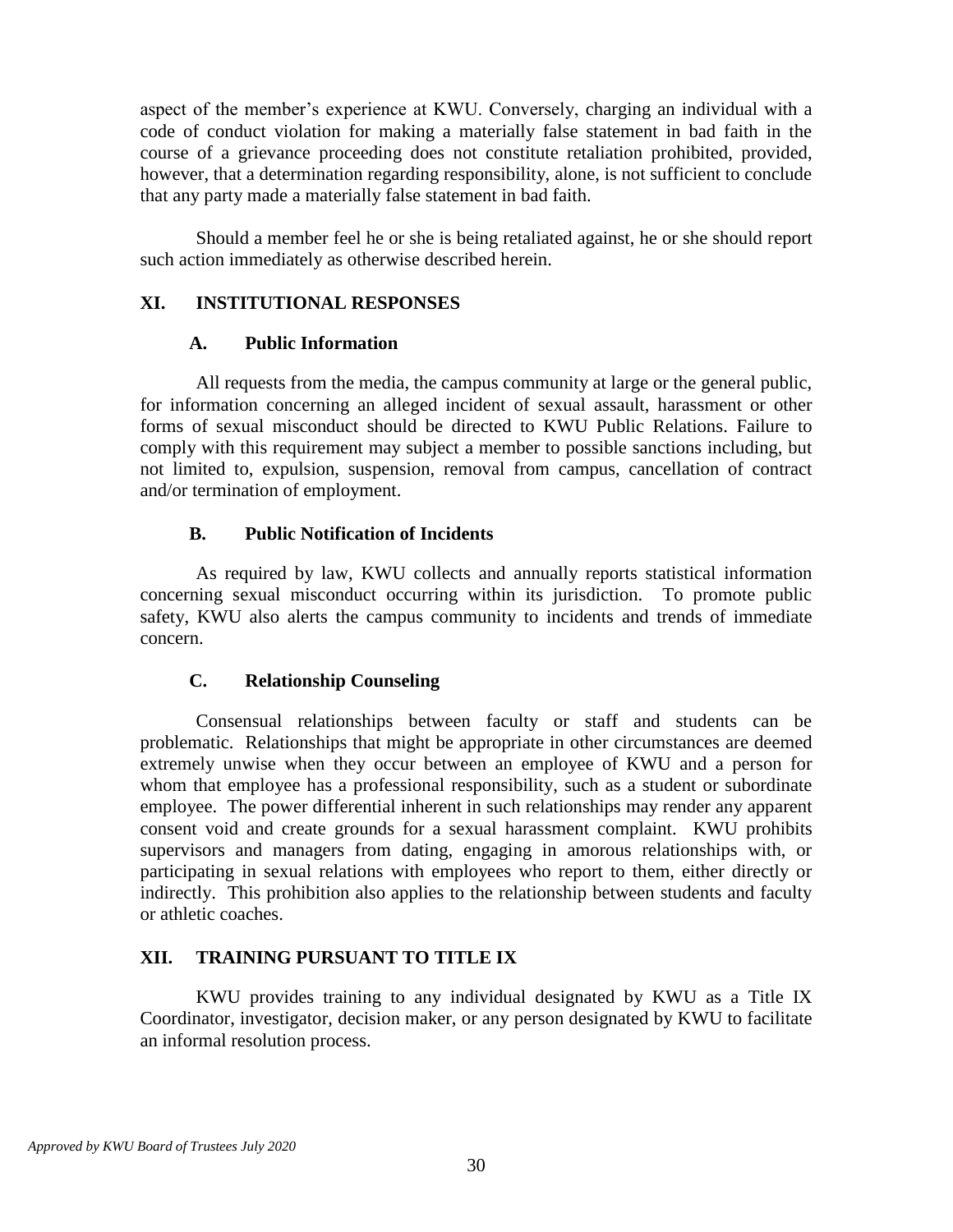Training will cover the following topics including but not limited to: the definition of sexual harassment, the scope of KWU's education program or activity, how to conduct an investigation and grievance process including hearings, appeals, and informal resolution processes, as applicable, and how to serve impartially, including by avoiding prejudgment of the facts at issue, conflicts of interest, and bias.

Decision makers will receive training on any technology to be used at a live hearing and on issues of relevance of questions and evidence, including when questions and evidence about the complainant's sexual predisposition or prior sexual behavior are not relevant. Investigators will receive training on issues of relevance to create an investigative report that fairly summarizes relevant evidence.

Materials used to train Title IX Coordinators, investigators, decision makers, and any person who facilitates an informal resolution process, will not rely on sex stereotypes and will promote impartial investigations and adjudications of formal complaints of sexual harassment.

These training materials are publicly available on KWU's website.

# **XIII. EDUCATION AND PREVENTION**

# **A. Educational Training Programs**

KWU provides resources for education and training about, and prevention of sexual assault, harassment, and other forms of sexual misconduct. Members of the KWU community are urged to take advantage of the following on-campus prevention and educational resources.

- Student Orientation Program, required for all new students, and available to all members wishing to attend.
- Sexual Harassment Program/Sexual Misconduct Program conducted annually on-campus through the Student Development and Provost's Offices.

# **B. Background Checks**

KWU performs pre-employment background checks on all new employees as a condition of employment. This includes administration, faculty, adjunct faculty and staff.

KWU performs background checks for adjunct faculty before they commence working.

Background checks are not required for current employees with the exception of those employees changing positions. For current employees changing positions, including those filling interim positions, a background check is only required when the new position increases the impact of the perceptible risk factor (contact with protected persons). If an employee experiences a position change within the same or greater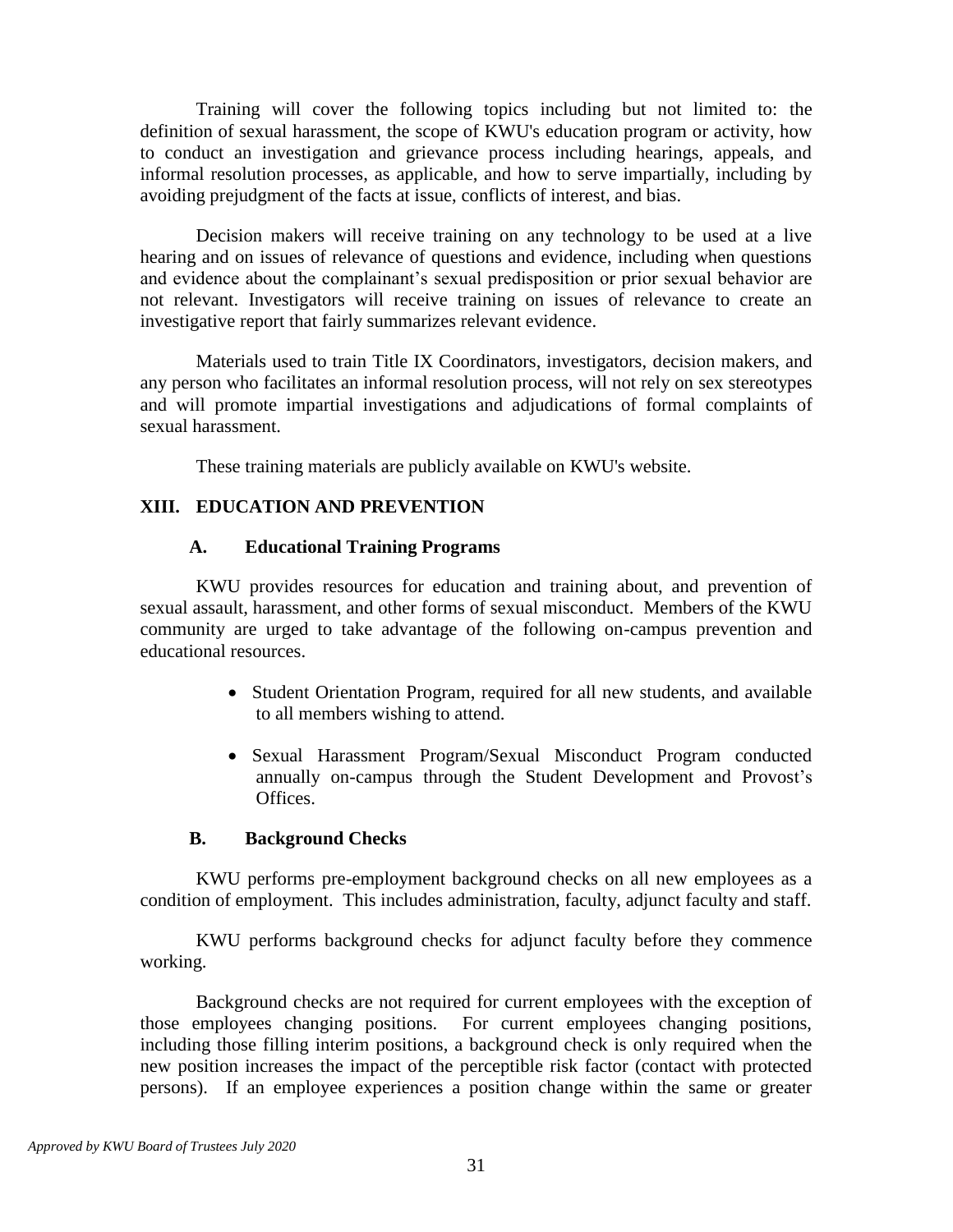perceptible risk factor, a new background check needs to be conducted if it has been five or more years since the last background check.

KWU performs background checks on all key students, camp counselors and program leaders prior to the performance of their duties or participation in the activity engendering this requirement.

KWU will make reasonable efforts to ensure that all third-party contractors and vendors are responsible by contract for complying with these background check standards in regard to their employees, volunteers and subcontractors.

# **C. Other Sexual Harassment Training**

Sexual harassment, assault or other misconduct often takes place when there is a power imbalance. The primary purpose of the training is prevention of such misconduct by increasing awareness of behavior which constitutes these types of misconduct and the circumstances in which it may occur. Training will also address strategies for a proactive response when there are warning signs that sexual harassment or misconduct may occur.

Sexual harassment and misconduct prevention training is required for members of the KWU campus community according to the following schedule:

- New employees, within six months of hire;
- All employees, who come in contact with protected persons-annually;
- All employees annually;
- Key students, camp counselors and program leaders prior to performing their duties or participating in the qualifying activity;
- Volunteers who come in contact with protected persons-biennially.

KWU's education programs to promote the awareness of rape, acquaintance rape, domestic violence, dating violence, sexual assault, and stalking, shall include:

- Primary prevention and awareness programs for all incoming students and new employees which will include:
	- A. A discussion of this Policy;
	- B. Safe and positive options for bystander intervention that may be carried out by an individual to prevent harm or intervene when there is a risk of domestic violence, dating violence, sexual assault, or stalking against a person other than such individual;
	- C. Information on risk reduction to recognize warning signs of abusive behavior and how to avoid potential attacks;
	- D. The procedures set forth in this Policy for handling a complaint;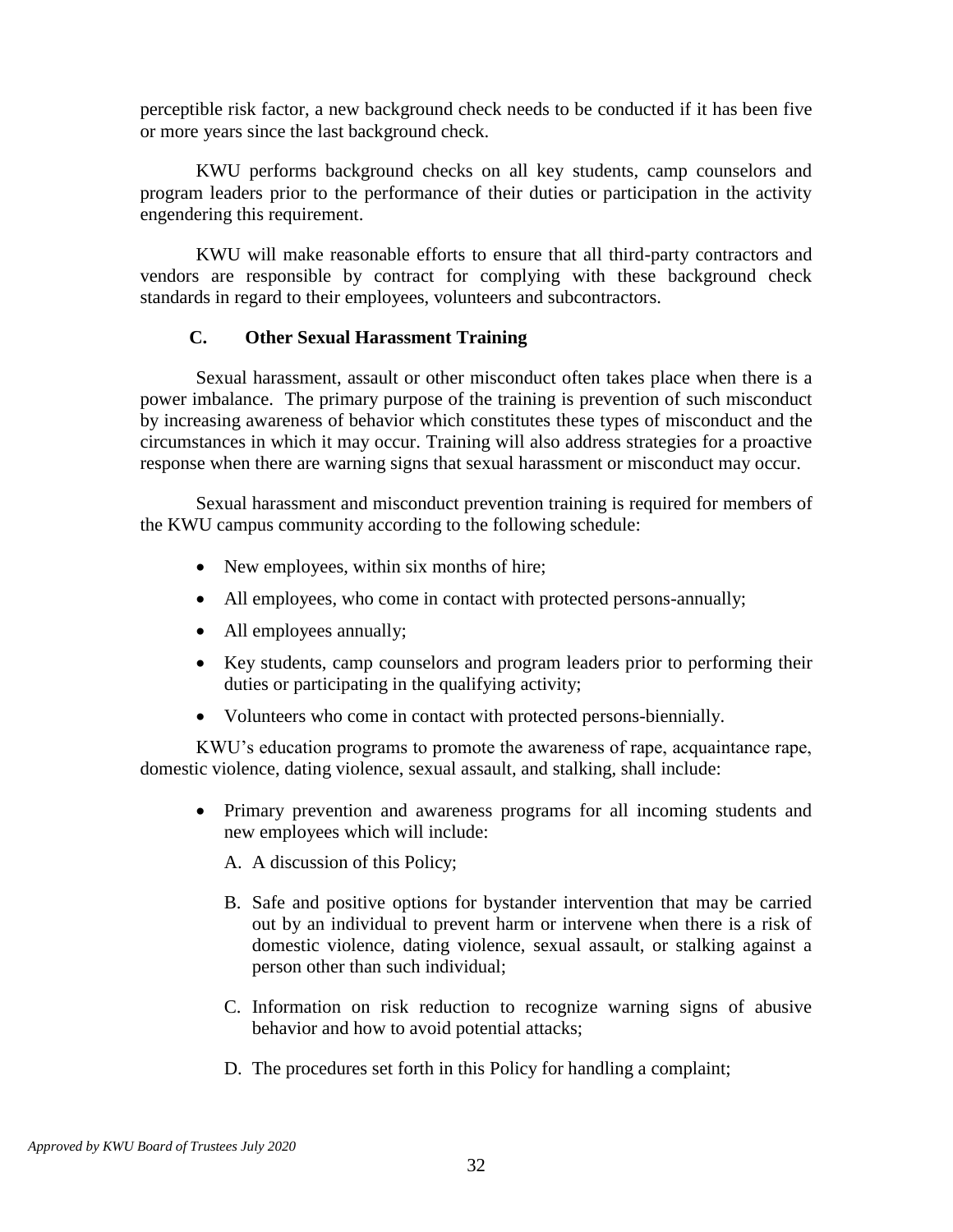- E. Possible sanctions or protective measures KWU may impose following a final determination after a KWU investigation of reported incident of rape, acquaintance rape, domestic violence, dating violence, sexual assault, or stalking;
- F. Procedures victims should follow if a sex offense, domestic violence, dating violence, sexual assault, or stalking has occurred, including information about:
	- The importance of preserving evidence as may be necessary to the proof of criminal domestic violence, dating violence, sexual assault, or stalking, or in obtaining a protection order;
	- To whom the alleged offense should be reported;
	- Options regarding law enforcement and campus authorities, including the victim's option to:
	- Notify proper law enforcement authorities, including on-campus and local police;
		- o Be assisted by campus authorities in notifying law enforcement authorities if the victim so chooses; and
		- o Decline to notify such authorities; and
		- o The rights of victims and KWU's responsibilities regarding orders of protection, not contact orders, restraining orders, or similar lawful orders issued by a criminal and/or civil court;
- G. Notification to students and employees about existing counseling, health, mental health, victim advocacy, legal assistance, and other services available for victims both on-campus and in the community; and
- H. Information concerning options victims have for available assistance. If applicable, in changing academic classes, on-campus living, and working situations, if so requested by the victim and if such accommodations are reasonable available, regardless of whether the victim chooses to report the incident to campus police or to local law enforcement, and
- I. Ongoing prevention and awareness campaigns for students and faculty that will include the above information.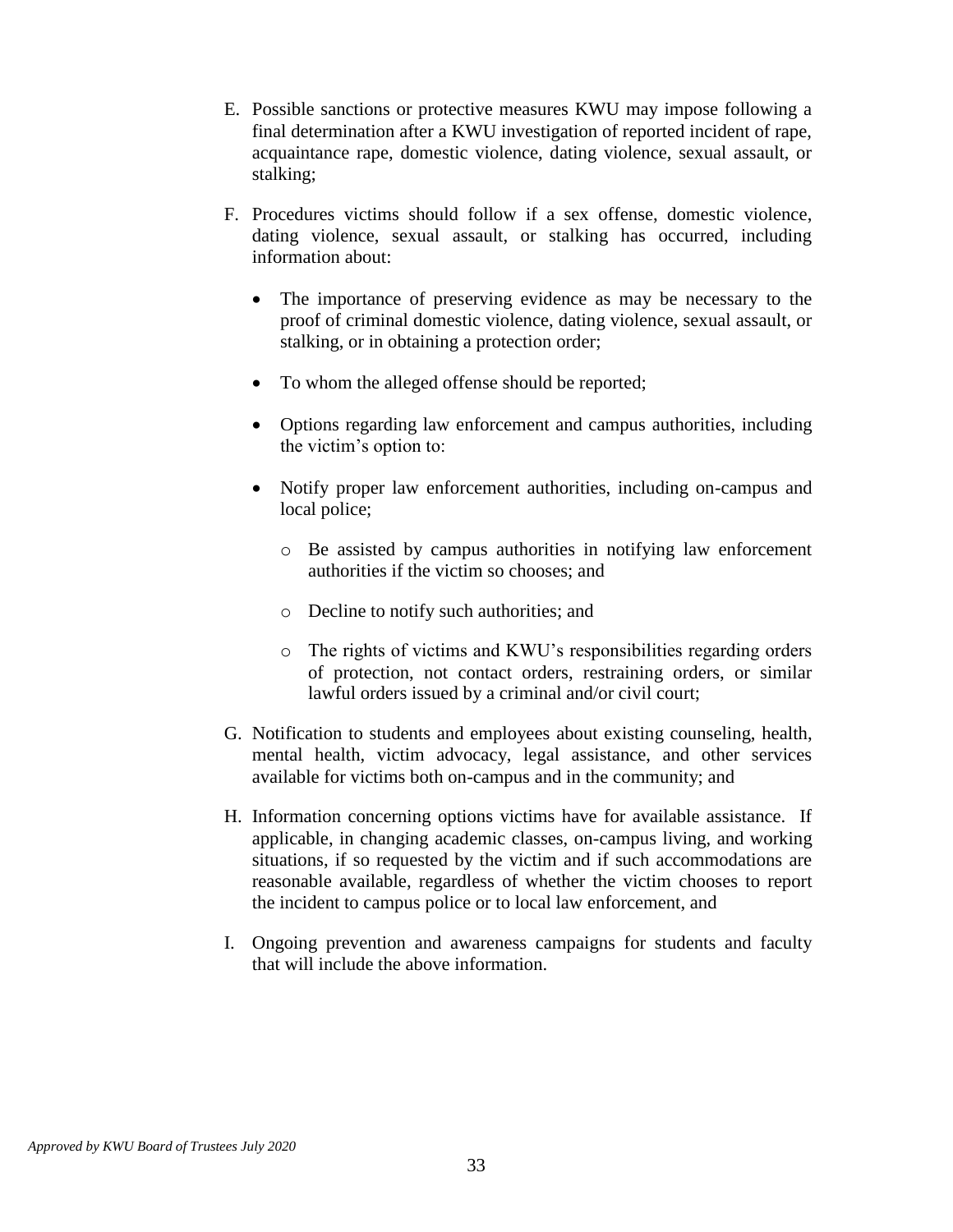# **APPENDIX**

*Approved by KWU Board of Trustees July 2020*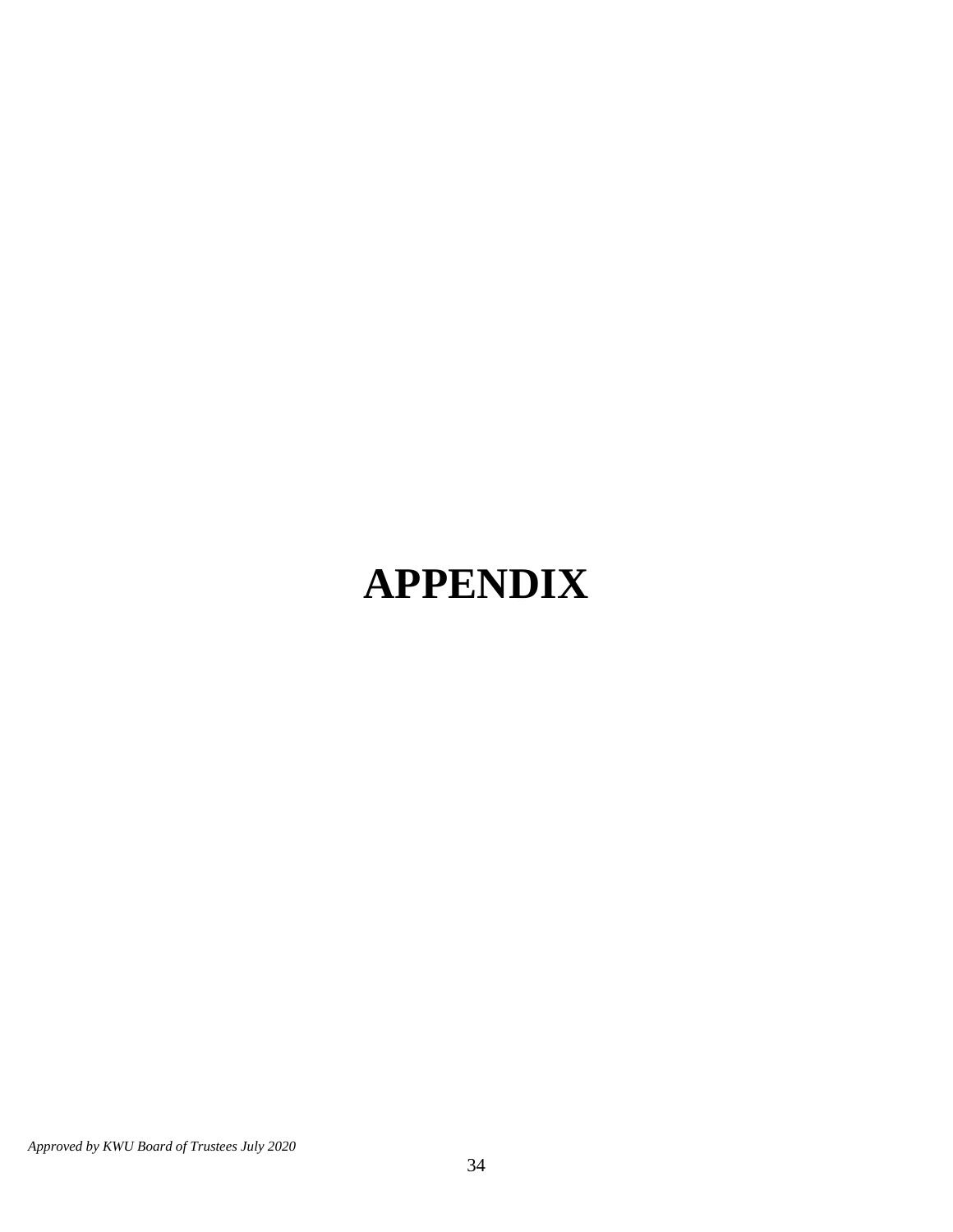### **APPENDIX: PROCEDURES and SUPPORT FOLLOWING AN ACT OF Title IX OR Non-Title IX SEXUAL ASSAULT, HARASSMENT, OR SEXUAL MISCONDUCT**

Anyone – applicant, employee, student, or staff –who is the victim of Title IX or non-Title IX sexual assault, harassment or sexual misconduct, has knowledge of a third party victim, or believes in good faith that he/she has witnessed a possible warning sign of such behavior is encouraged to immediately contact:

- The Title IX Coordinator, who can be contacted as follows: Bridget Weiser, 785.833.4325, [bridget@kwu.edu,](mailto:bridget@kwu.edu) KWU Office of Student Development, 100 E. Claflin Avenue, Salina, Kansas, 67401.
- The Deputy Title IX Coordinator who can be contact as follows: Becky Mathews, KWU HR Specialist, 785.833.4305, [becky.mathews@kwu.edu,](mailto:becky.mathews@kwu.edu) KWU Business Office, 100 E. Claflin Avenue, Salina, Kansas, 67401.
- Or a board of trustees member who can be contacted at trustee  $@kwu$ .

#### **A. Victims/Survivors**

- 1. Victims/survivors are encouraged to receive medical attention. Salina Regional Health Center (SHRC) is equipped with a SANE/SART (Sexual Assault Nurse Examiner/Sexual Assault Response Team) program. The SANE nurse will be able to assist you in receiving a thorough exam and collecting evidence.
- 2. Victims/survivors are encouraged to contact the Salina Police Department to report the assault.
- 3. Victims/survivors are encouraged to contact The Domestic Violence Association of Central Kansas (DVACK). The DVACK Sexual Assault Victims Advocate can come to the hospital, be with you during the exam, offer support during interviews with investigators and/or campus officials, and be present with you during any and all court proceedings. DVACK can be reached 24 hours a day/7 days a week at 785.827.5862 or 1.800.874.1499.
- 4. Victims/Survivors are also encouraged to contact University officials for appropriate action.
	- a. If the assault occurs in a Campus Residence Hall, the victim/survivor should contact the on-duty RA/RD (Resident Assistant/Resident Director) at the following phone numbers:
	- a. Duty phone 1: Pfeiffer Hall: 785.643.5160
	- b. Duty phone 2: Wesley Hall: 785.577.6214
	- c. Duty phone 3: Wilson Hall: 785.577.3971
	- d. Student Development (during business hours): 785.833.4329
	- b. If the assault occurs in the Campus Apartments or on campus grounds, (not a Residence Hall) the victim/survivor should contact the Vice President for Student Development (785.833.4329)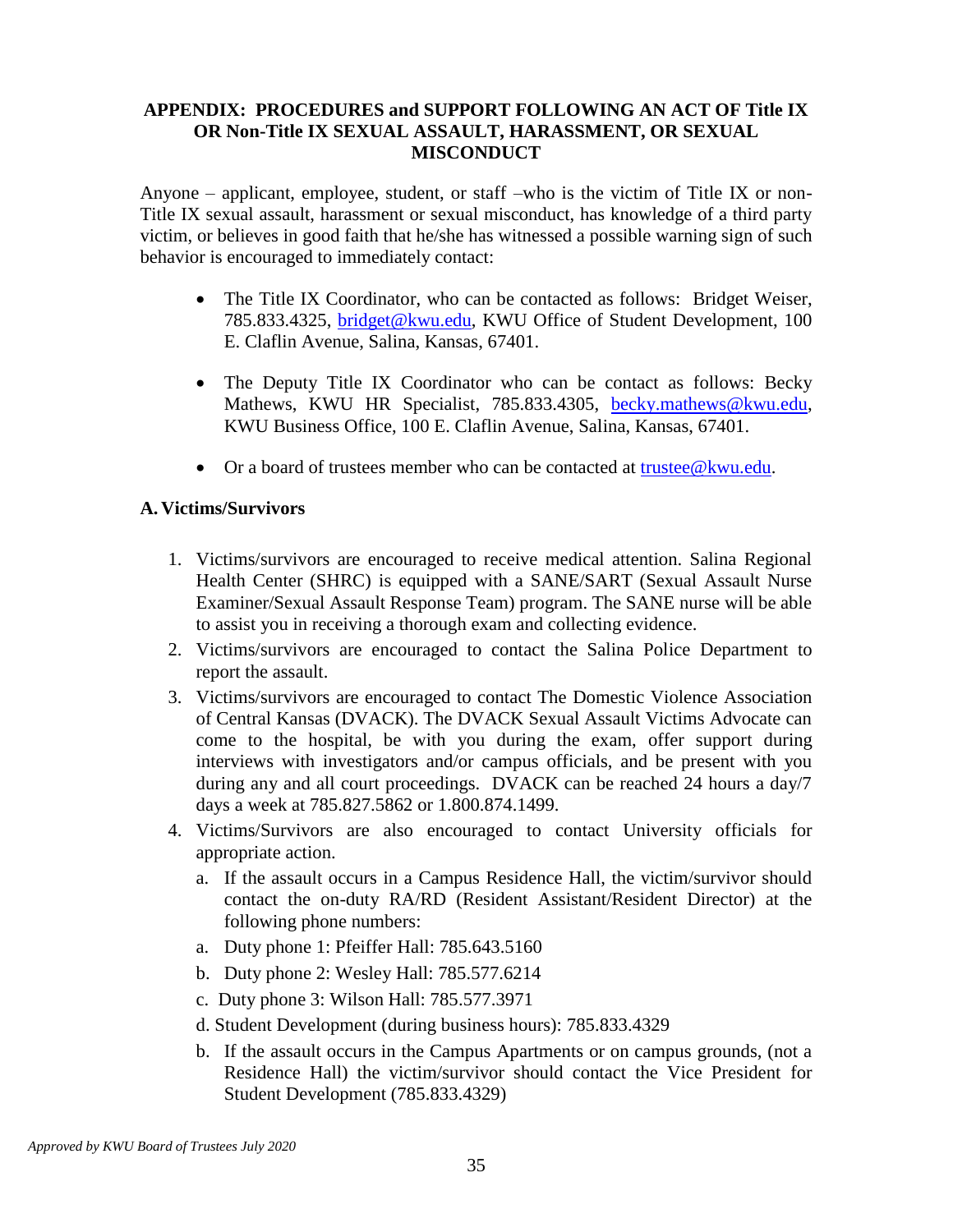- c. If the assault occurs off-campus and the victim/survivor or accused student resides in on-campus housing the victim/survivor should contact the Vice President for Student Development (785-833-4329).
- d. If the assault occurs off-campus and the student resides off-campus, the student should contact the Salina Police Department, the Salina Regional Health Center, and/or DVACK. The victim/survivor should also contact the Vice President for Student Development (785.833.4329).
- e. If a student is accused, report it to the Vice President for Student Development.
- f. If an employee is accused, report it to the Provost.
- **B. University Employees/Students** (when made aware of an assault incident)
	- 1. Encourage victim/survivor to make a report to Salina Police Department.
	- 2. Encourage Victim/Survivor to contact DVACK for support and counseling from the Sexual Assault Victims Advocate.
	- 3. Crisis Intervention
	- 4. Help in receiving medical attention
	- 5. Counseling
	- 6. Sexual Assault Support Group
	- 7. PFA (Protection from Abuse), PFS (Protection from Stalking), Restraining Order
	- 8. Advocacy (criminal justice system, civil justice system, SPD Investigation) Personal Advocacy (referrals, navigation of action through University System, etc.).
	- 9. University employees, contact the Office of Student Development or the Office of Academic Affairs for guidance on the next step.
		- a. Maintain confidentiality
		- b. Assist in obtaining services from DVACK
		- c. Assist and support Victim/survivor in contacting Salina Police Department and University Officials if the victim/survivor consents to such action. (The staff member may be required to report incident, but will only divulge victim's name if consent has been given, except in extenuating circumstances.)
		- d. Assist in changing academic programming, current housing, etc., if requested.
		- e. Allow victim/survivor and Person Accused to have non-participating support person present for all interviews.
		- f. When no police investigation is warranted, the Office of Student Development will conduct an investigation by responding to the allegations and handing down discipline, if needed, which is consistent with the findings of the Judiciary Committee and finalized with the approval of the President of KWU.